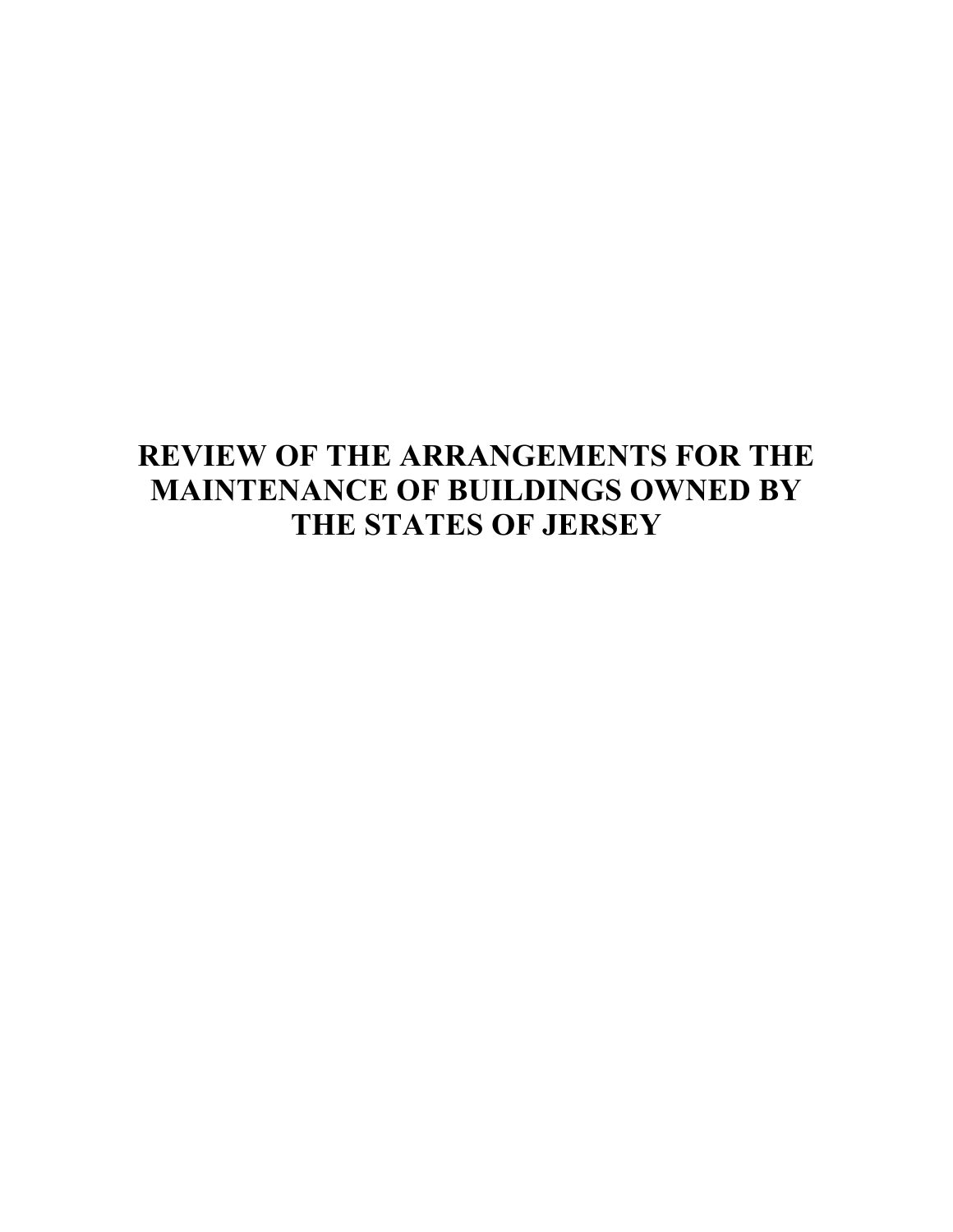## **ARRANGEMENTS FOR THE MAINTENANCE OF BUILDINGS OWNED BY THE STATES OF JERSEY**

# **CONTENTS**  $\overline{a}$

 $\overline{\phantom{a}}$ 

|                                                                                      | Page 2                       |
|--------------------------------------------------------------------------------------|------------------------------|
|                                                                                      | Page 5                       |
| <b>FINDINGS</b><br>Corporate policy and the role of the Property Services Department | Page 9<br>Page 13<br>Page 14 |
|                                                                                      | Page 18                      |

Appendix A - Responses to the questionnaire Appendix B - Analysis of building maintenance staff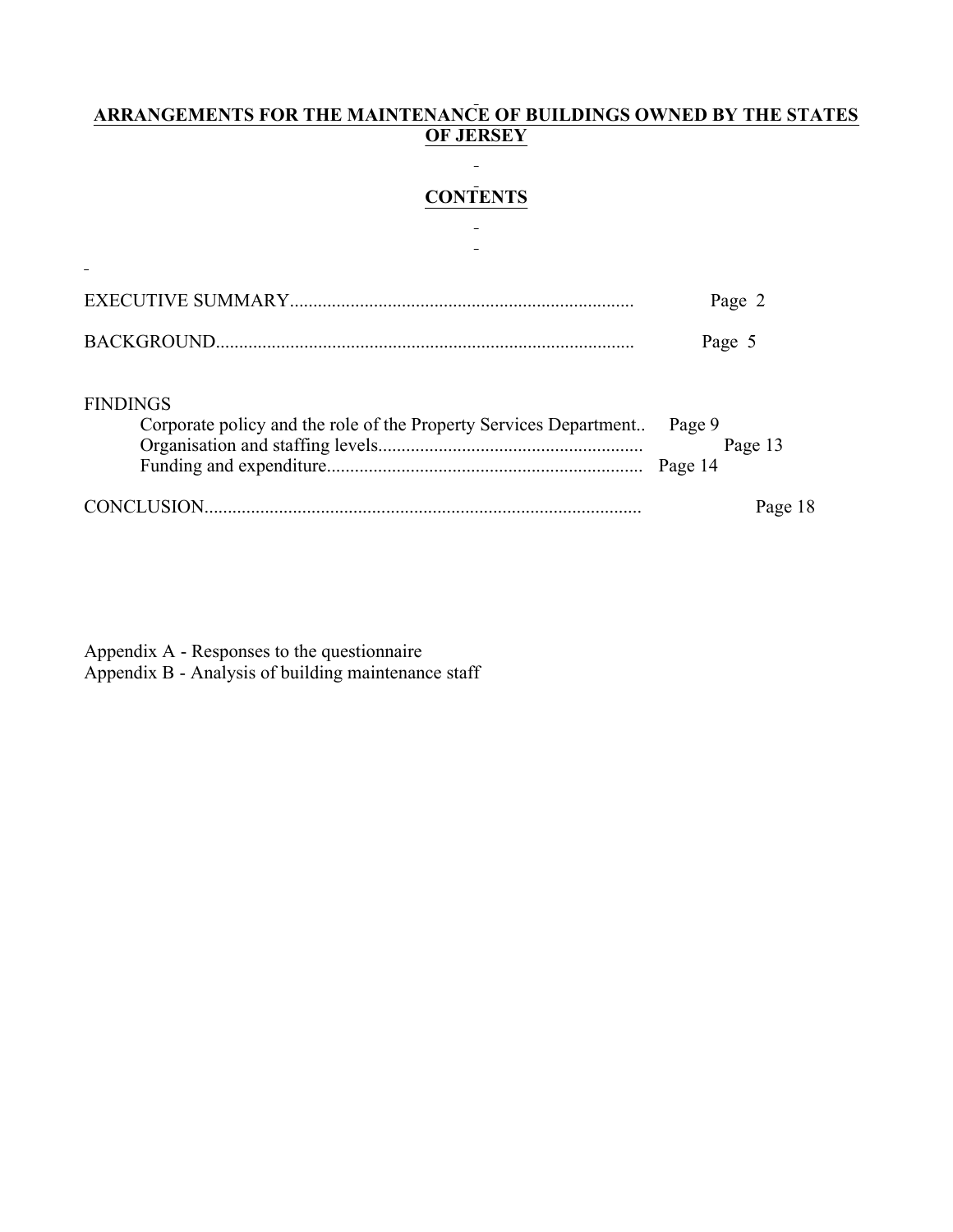# **EXECUTIVE SUMMARY**

- 1. The States of Jersey own buildings with a value of £1.2billion. In 1999, Departments spent an estimated £13.5million from revenue expenditure on maintaining and improving the property under its control. In addition, an unspecified amount of capital expenditure will have also included an element of building maintenance.
- 2. In 1991, following a review of States' property management undertaken by Drivers Jonas, the States approved the setting up of a "Property Management Office", subsequently renamed Property Services, under the auspices of the Planning and Environment Committee. The role of this office included consulting with Departments and establishing and monitoring a programme of maintenance for property owned by the States.
- 3. The Audit Commission has conducted a review of the arrangements currently in place for maintaining the property in States control and finds that they are inadequate for ensuring that value for money is achieved.
- 4. The States has a responsibility to ensure that the assets in its stewardship are properly cared for. The current arrangements, whereby eighteen different Departments manage their own building maintenance with little regard to the agency set up by the States to oversee such arrangements, does not result in good efficiency and effectiveness. Nor does the lack of corporate co-ordination and guidance on issues such as contracts, tendering, and approval of contractors. In the future there should be single accountable "landlord" overseeing States property, including maintenance.
- 5. The remit of Property Services to establish and monitor a programme of building maintenance has clearly not worked within the framework set out for it for four principal reasons: policy, although formulated and issued for consultation, has never been formalised; lack of authority to require Departments to fund an agreed maintenance programme; lack of suitable resources to manage the process; lack of a robust funding mechanism outside departmental cash limits.
- Thus Property Services has not fulfilled this part of its role. Under current States procedures, there is no performance review mechanism which would monitor the effectiveness of States decisions and highlight such failures.
- 4. Whilst it is acknowledged that Departments' operational requirements may outgrow particular buildings, there is no realistic assessment of the lifetime of a building, nor any commitment by the States to the ongoing costs of capital developments. Nor does it adequately consider or provide financially for the replacement or major refurbishment of its buildings. The Audit Commission believes that it is unacceptable that the States approves capital schemes without full knowledge of the impact on revenue expenditure in the longer term.
- 5. A significant number of staff are involved in maintenance across States Departments . There is possible scope for rationalisation and a reduction in duplication across the various departments currently managing property by making better use of existing staff. There is also scope for improving value for money in some developments by including maintenance staff at the design stage, and ensuring that any economies of scale are exploited.
- 8. A lack of funding has been argued as a reason for not introducing long term maintenance programmes and, if the situation is to improve, a method of funding maintenance outside departmental control needs to be found. It is difficult to assess whether the current expenditure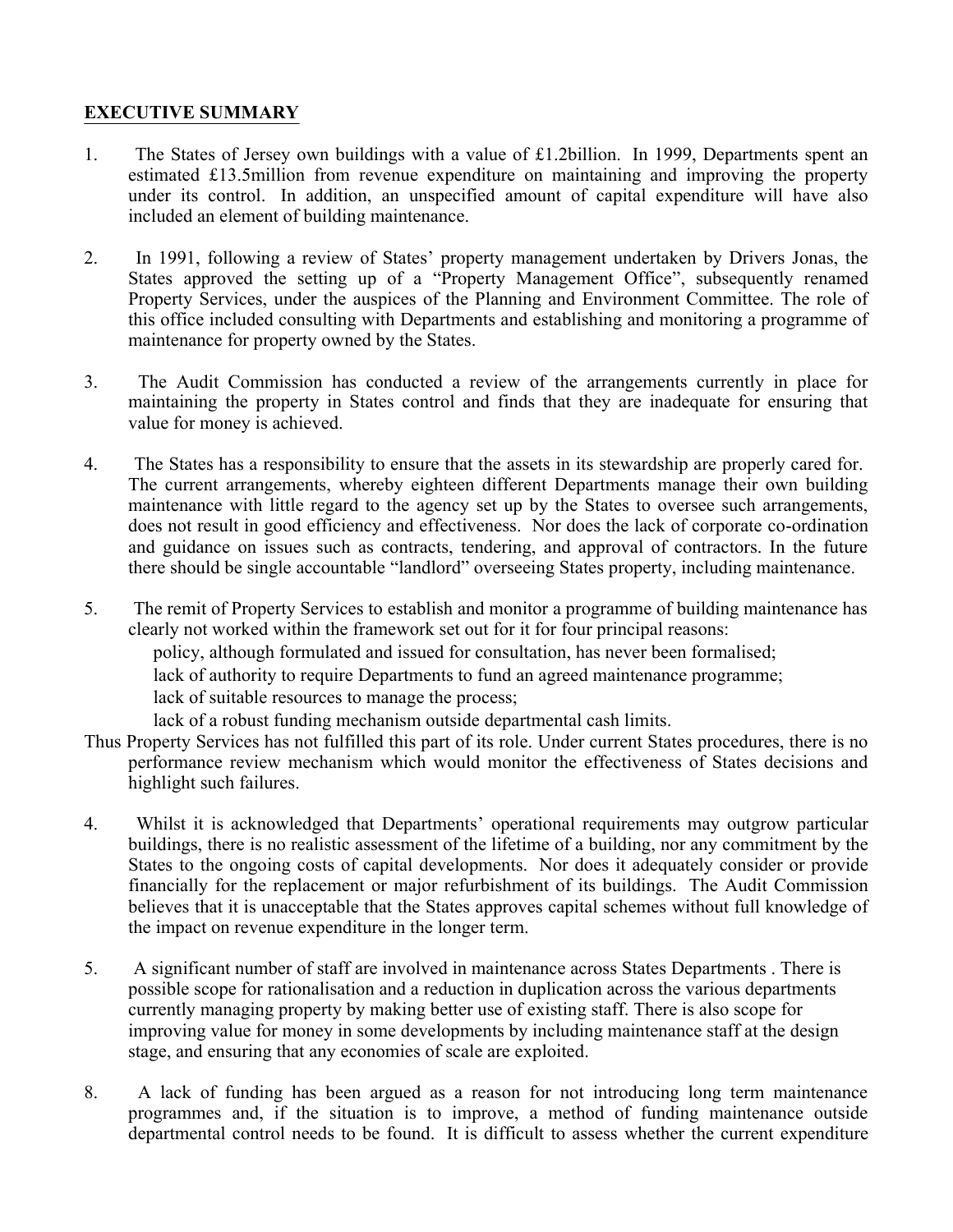- estimated at £13.5million per annum represents good value for money, although the surveys carried out by Property Services in 1996 on a limited number of properties suggest that on the whole, States' property is in reasonable condition, which, considering the suggested shortfall in funding of £4.5million, is reassuring. This is, however, undoubtedly due to a number of refurbishment projects being funded from the capital programme, therefore the actual costs of maintenance are certainly higher than the revenue expenditure figures suggest and a re-assessment of the framework could save significant sums of money.
- 9. The current funding mechanism is not robust. Maintenance programmes are funded by individual departments through cash limits which means that non-core functions, such as building maintenance, are vulnerable in times of budgetary restraint, resulting in increased costs in the longer term. Underfunding also encourages Departments to seek other methods of funding, such as through the capital fund, which is effectively free. The introduction of new financial systems and the move towards commercial accounting provides a good opportunity to get funding right.

#### **Summary of the main findings**

Corporate Policy and the role of Property Services

corporate policy on building maintenance has not been formally issued;

most planning is done by States departments on an annual basis;

 previous condition surveys carried out by Property Services are not used as a basis for maintenance programmes;

 each department makes its own arrangements - none consult with Property Services formally (although there are informal contacts);

 priorities for maintenance are often linked to business needs (e.g. change of use/refurbishment) rather than the needs of the building;

 each of the major departments advertises for contractors and goes through the selection procedure individually;

no corporate tendering guidelines/requirements;

no mandatory States contract - arrangements vary - not all comply with best practice

 the framework is inadequate for Property Services to be effective (e.g. insufficient authority to ensure compliance with policy).

#### Manpower/resources

no one person/department is responsible for all aspects of States property;

eighteen different States departments currently administer property;

one hundred and thirty five staff are involved to some extent in building maintenance;

 some departments have in-house labour (who usually do other things as well), all contract out some maintenance work, some contract out all maintenance work;

in most cases, in-house resources are not costed or compared to the private sector;

 manpower constraints and agreements mean that there is little incentive to ensure that the inhouse workforce is cost-effective or efficient;

there are several property/asset management systems across the States;

economies of scale are not always fully exploited;

 building maintenance staff are not always consulted over specifications for new developments (finishes/fittings etc.).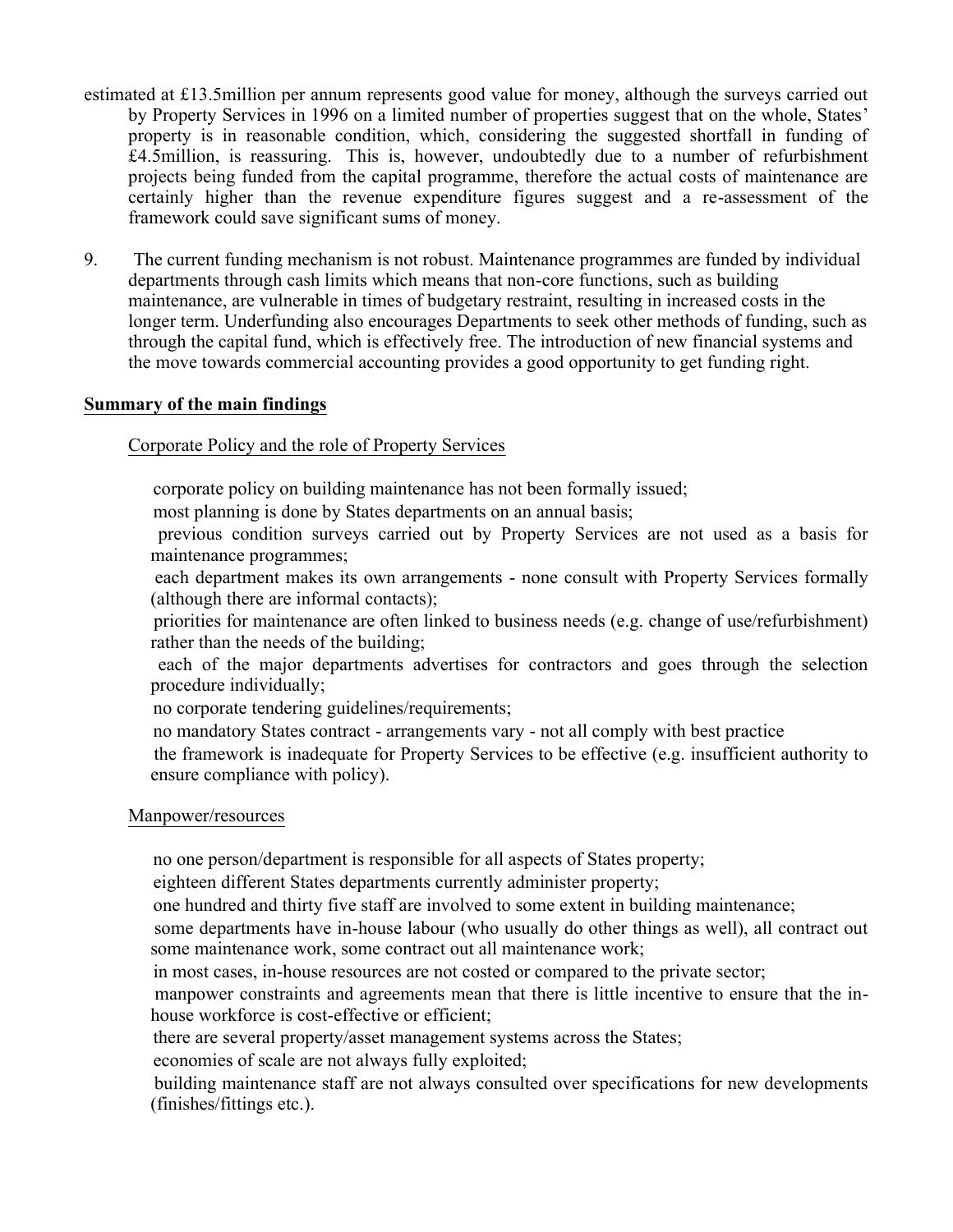# Funding and Expenditure

on-going revenue costs of a capital scheme are not identified and committed to;

no whole life costing;

funding is currently from departmental cash limits and historically based;

 building maintenance is not part of departmental core service and will often be the first budget to be cut, leading to maintenance backlogs;

 income from rental is not linked to the maintenance programme (except for some Housing Department schemes);

 rents are not always commercial, or set within a defined criteria/classification for States properties;

 cost to departments of occupying States owned property is low therefore there is no incentive to vacate or develop;

inequity with those departments renting at commercial rents from the private sector;

 capital servicing is paid by the Treasury as a bookkeeping exercise, therefore there is no incentive to maintain property at optimum;

 lack of commercial accounting means that the cost of accommodation is not always included in service costs, therefore benchmarking exercises with other jurisdictions where commercial accounting is used is flawed;

funding available is rarely sufficient to carry out all maintenance work required;

 some evidence that departments opt for refurbishment/replacement through the capital programme rather than committing revenue to proper maintenance programmes because capital is "free".

# **Summary of the recommendations**

# **It is recommended that the States should:**

**re-appraise the current framework for the management of States-owned property**

 **consider the formation of a separate States property agency to be responsible for all aspects of States property management.**

**review the current organisation of resources allocated to property management.**

**re-assess the funding mechanism for building maintenance.**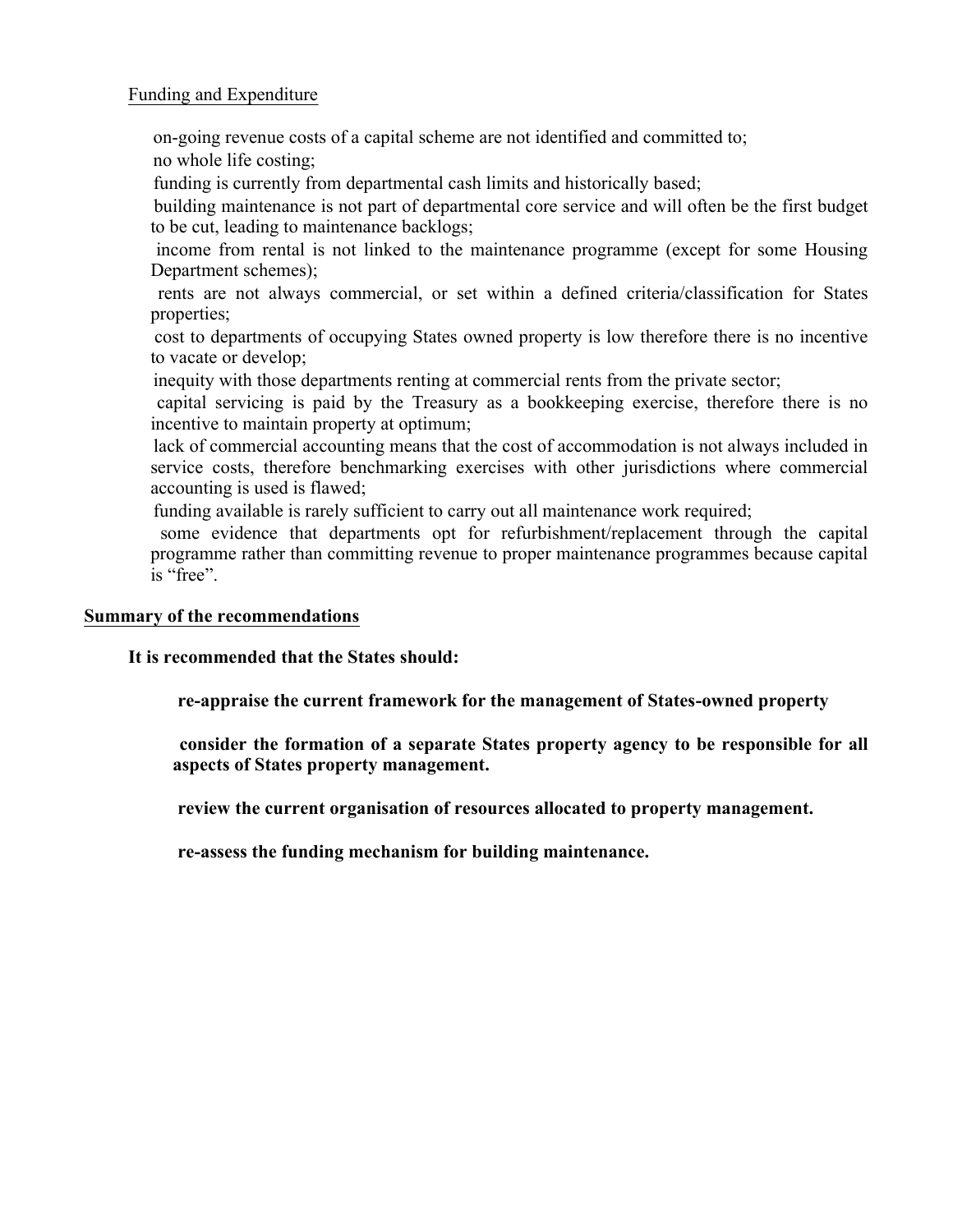## **BACKGROUND**

| 10. |                                                           | The States' portfolio of buildings was valued for insurance purposes in December 1999 at |  |  |  |  |  |
|-----|-----------------------------------------------------------|------------------------------------------------------------------------------------------|--|--|--|--|--|
|     | £1.2billion <sup>[1]</sup> , summarised by Committee as:- |                                                                                          |  |  |  |  |  |

| Agriculture and Fisheries<br>5,200<br>Home Affairs<br>Police<br>7,350<br>Fire Service<br>1,747<br>3,308<br><b>TA Centre</b><br>Miscellaneous Buildings<br>2,447<br>13,448<br>Prison<br>258,100<br>Education<br>Finance and Economics<br>Government House<br>4,900<br><b>Gambling Control</b><br>Harbours and Airport<br>Airport<br>Harbour<br><b>Health and Social Services</b><br>Housing<br>Planning and Environment<br>Postal<br><b>Public Services</b><br>Sport Leisure and Recreation<br><b>Employment and Social Security</b><br>Telecoms<br>Tourism<br>Sub-total<br>Other property administered by Trusts and other bodies, but<br>"owned" by the States of Jersey:<br>Waterfront Enterprise Board<br>Jersey Arts Trust<br>Jersey Heritage Trust<br><b>Total</b> | Committee | Department | $\overline{\mathbf{\pounds'000}}$ |
|-------------------------------------------------------------------------------------------------------------------------------------------------------------------------------------------------------------------------------------------------------------------------------------------------------------------------------------------------------------------------------------------------------------------------------------------------------------------------------------------------------------------------------------------------------------------------------------------------------------------------------------------------------------------------------------------------------------------------------------------------------------------------|-----------|------------|-----------------------------------|
|                                                                                                                                                                                                                                                                                                                                                                                                                                                                                                                                                                                                                                                                                                                                                                         |           |            |                                   |
|                                                                                                                                                                                                                                                                                                                                                                                                                                                                                                                                                                                                                                                                                                                                                                         |           |            |                                   |
|                                                                                                                                                                                                                                                                                                                                                                                                                                                                                                                                                                                                                                                                                                                                                                         |           |            |                                   |
|                                                                                                                                                                                                                                                                                                                                                                                                                                                                                                                                                                                                                                                                                                                                                                         |           |            |                                   |
|                                                                                                                                                                                                                                                                                                                                                                                                                                                                                                                                                                                                                                                                                                                                                                         |           |            |                                   |
|                                                                                                                                                                                                                                                                                                                                                                                                                                                                                                                                                                                                                                                                                                                                                                         |           |            |                                   |
|                                                                                                                                                                                                                                                                                                                                                                                                                                                                                                                                                                                                                                                                                                                                                                         |           |            |                                   |
|                                                                                                                                                                                                                                                                                                                                                                                                                                                                                                                                                                                                                                                                                                                                                                         |           |            |                                   |
|                                                                                                                                                                                                                                                                                                                                                                                                                                                                                                                                                                                                                                                                                                                                                                         |           |            | 11                                |
|                                                                                                                                                                                                                                                                                                                                                                                                                                                                                                                                                                                                                                                                                                                                                                         |           |            | 26,834                            |
|                                                                                                                                                                                                                                                                                                                                                                                                                                                                                                                                                                                                                                                                                                                                                                         |           |            | 28,772                            |
|                                                                                                                                                                                                                                                                                                                                                                                                                                                                                                                                                                                                                                                                                                                                                                         |           |            | 126,200                           |
|                                                                                                                                                                                                                                                                                                                                                                                                                                                                                                                                                                                                                                                                                                                                                                         |           |            | 475,700                           |
|                                                                                                                                                                                                                                                                                                                                                                                                                                                                                                                                                                                                                                                                                                                                                                         |           |            | 19,000                            |
|                                                                                                                                                                                                                                                                                                                                                                                                                                                                                                                                                                                                                                                                                                                                                                         |           |            | 12,000                            |
|                                                                                                                                                                                                                                                                                                                                                                                                                                                                                                                                                                                                                                                                                                                                                                         |           |            | 128,300                           |
|                                                                                                                                                                                                                                                                                                                                                                                                                                                                                                                                                                                                                                                                                                                                                                         |           |            | 38,900                            |
|                                                                                                                                                                                                                                                                                                                                                                                                                                                                                                                                                                                                                                                                                                                                                                         |           |            | 7,600                             |
|                                                                                                                                                                                                                                                                                                                                                                                                                                                                                                                                                                                                                                                                                                                                                                         |           |            | 16,300                            |
|                                                                                                                                                                                                                                                                                                                                                                                                                                                                                                                                                                                                                                                                                                                                                                         |           |            | 750                               |
|                                                                                                                                                                                                                                                                                                                                                                                                                                                                                                                                                                                                                                                                                                                                                                         |           |            | 1,176,867                         |
|                                                                                                                                                                                                                                                                                                                                                                                                                                                                                                                                                                                                                                                                                                                                                                         |           |            |                                   |
|                                                                                                                                                                                                                                                                                                                                                                                                                                                                                                                                                                                                                                                                                                                                                                         |           |            | 930                               |
|                                                                                                                                                                                                                                                                                                                                                                                                                                                                                                                                                                                                                                                                                                                                                                         |           |            | 7,750                             |
|                                                                                                                                                                                                                                                                                                                                                                                                                                                                                                                                                                                                                                                                                                                                                                         |           |            | 18,150                            |
|                                                                                                                                                                                                                                                                                                                                                                                                                                                                                                                                                                                                                                                                                                                                                                         |           |            | 1,203,697                         |

11. Under current arrangements, all property of the States is administered by individual Committees, with transfers of property between Committees approved by the States. Each of the Committees listed above is responsible for its own property, including maintenance. In addition, Public Services manages property on behalf of a number of other States departments. Planning and Environment are also responsible for land and property held pending transfer to user Committees.

12. In 1991, following a review of States' property management undertaken by Drivers Jonas, the States approved the setting up of a "Property Management Office" under the auspices of the

Planning and Environment Committee. The Report and Proposition<sup>[2]</sup>, presented by the Policy and Resources Committee, set out the role for the Office (subsequently renamed Property Services), which included: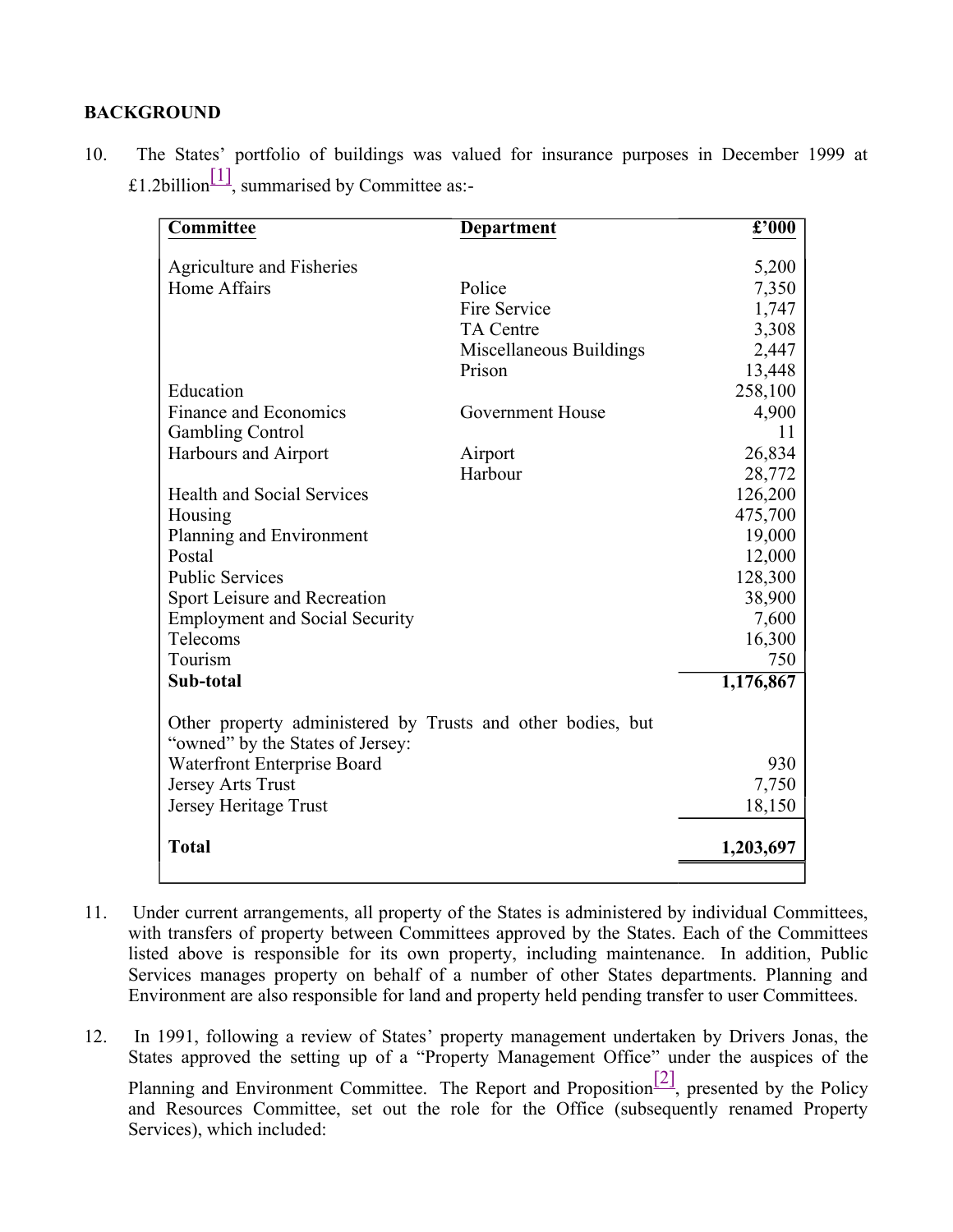"ensuring the implementation of policy and the efficient performance of States' property in regard to:

- a) property management services (record keeping, leasing, acquisition etc.)
- b) **maintenance of the existing stock**; and
- c) efficiency in use."
- 13. The Corporate Maintenance Policy<sup>[3]</sup> refers to the definition of building maintenance as:-

*"Work undertaken to keep, restore or improve every part of a building, its services and surrounds to an agreed standard, determined by balancing need and available resources; but specifically excluding works of improvement that are undertaken solely for the benefit of the user, and/or complete or substantial refurbishment of a building."*

14. Analysis of revenue expenditure on building maintenance[4] shows that during 1999, estimated expenditure (excluding separately administered Trusts etc.) was in the region of £13.5million (1.2% of insured value). Comparative expenditure from 1996 to 1999 is shown in figure 1.



#### **Revenue Expenditure on Building Maintenance - 1996 to 1999**

Figure 1

*Note: As usual when using financial data sourced from the Millennium system, we must attach a health warning to the effect that the figures may not show the entire picture. Indeed, the reason for including several codes relating to premises is that departments have a choice of codes to which building maintenance expenditure can be allocated. Staff costs have been included where these could be separately identified or estimated, however, this was not always possible, therefore the figures are understated. Despite the definition above, we have also included revenue expenditure on improvements, as this will also include a significant element of maintenance.*

15. In addition, many refurbishment projects funded from the capital programme will include significant amounts of building maintenance, or will have had the effect of reducing revenue expenditure in prior years due to the expectation of future refurbishment.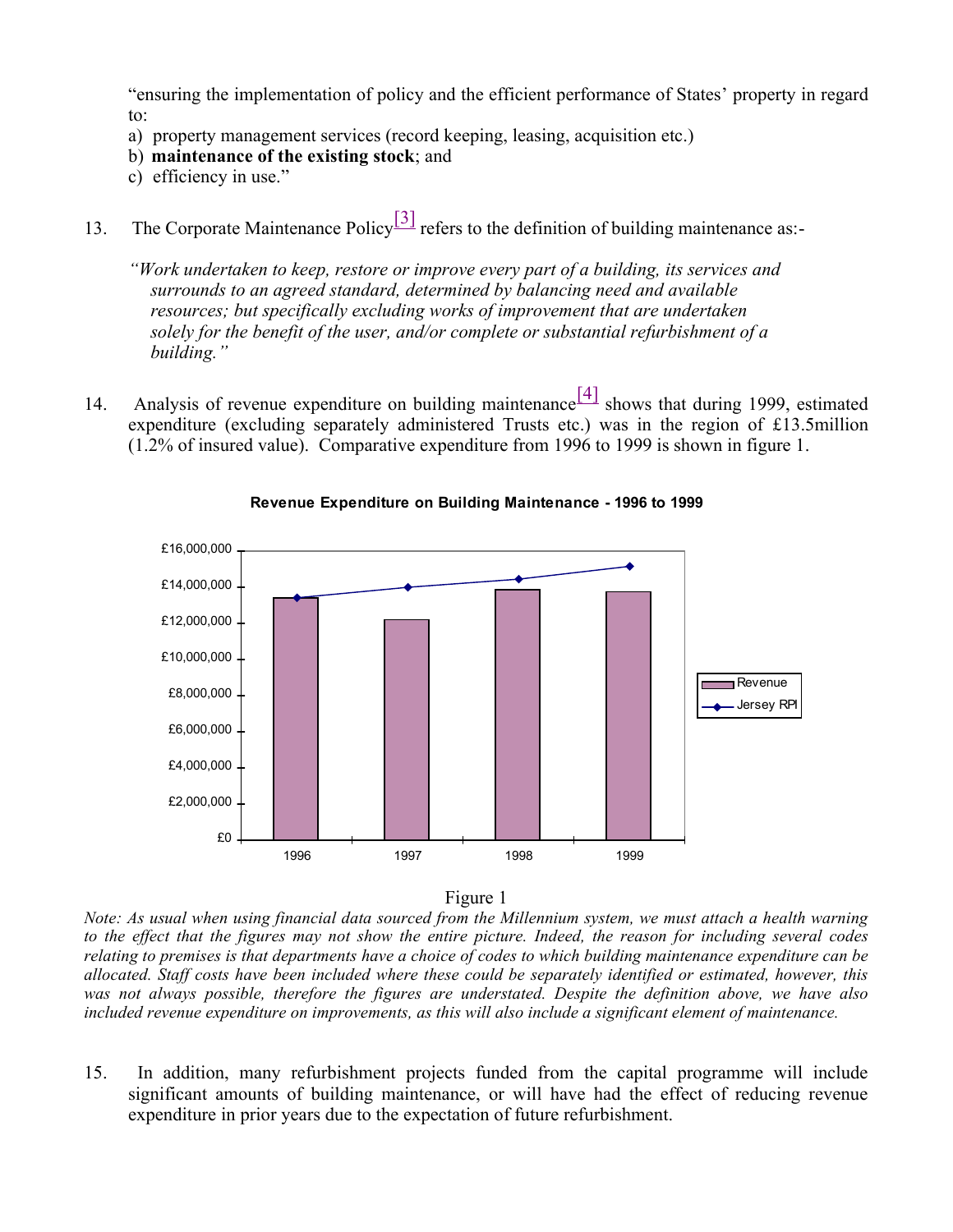16. The U.K. National Audit Office, in its audit guide on Estate Management/Building Maintenance [5] sets out aspects of best practice in building maintenance as:

| Aspect:                                 | Issue:                                                                                                                                                                                                                                                 | Risk to value for money:                                                                                                                                                                                            |
|-----------------------------------------|--------------------------------------------------------------------------------------------------------------------------------------------------------------------------------------------------------------------------------------------------------|---------------------------------------------------------------------------------------------------------------------------------------------------------------------------------------------------------------------|
| Maintenance<br>strategy                 | recognises that buildings are both an asset<br>and a resource. It helps to ensure that<br>buildings are maintained to a standard<br>sufficient to preserve their value and secure<br>operational efficiency. Sets objectives and<br>defines standards. | Maintenance activity may be<br>reactive, resulting in inefficient<br>use of funds. Capital values may<br>be diminished. Buildings may be<br>over or under maintained.<br>Operational efficiency may be<br>impaired. |
| Maintenance<br>records                  | provide a sound basis for ensuring that<br>buildings are adequately maintained at<br>reasonable cost.                                                                                                                                                  | Failure to determine standards<br>may lead to uneconomic and<br>inefficient use of resources.                                                                                                                       |
| Building records                        | help ensure that maintenance is managed<br>effectively.                                                                                                                                                                                                | Management decisions may not be<br>properly informed.                                                                                                                                                               |
| Planning<br>maintenance<br>requirements | ensures that necessary work is identified and<br>carried out with maximum economy. Should<br>be split into planned corrective maintenance,<br>planned preventative maintenance, and<br>unplanned maintenance.                                          | Requirements may not be properly<br>identified leading to a loss in<br>operational efficiency.                                                                                                                      |
| Determination of<br>resource needs      | should ensure that buildings are maintained<br>to an appropriate standard at least cost.                                                                                                                                                               | A maintenance backlog may<br>accumulate.                                                                                                                                                                            |
| Implementation of<br>maintenance work   | Effective controls over maintenance work<br>ensure that it is carried out to the required<br>standard.                                                                                                                                                 | Poor quality work may result in<br>high remedial costs.                                                                                                                                                             |
| Monitoring                              | helps to ensure the achievement of the<br>strategy                                                                                                                                                                                                     | Maintenance strategy may not be<br>fully informed, planned or<br>executed. Optimum allocation of<br>resources may not be achieved.                                                                                  |

This is shown diagramatically in figure 3



 $\frac{1}{2}$  maintenance requirements:  $\frac{1}{2}$  maintenance requirements: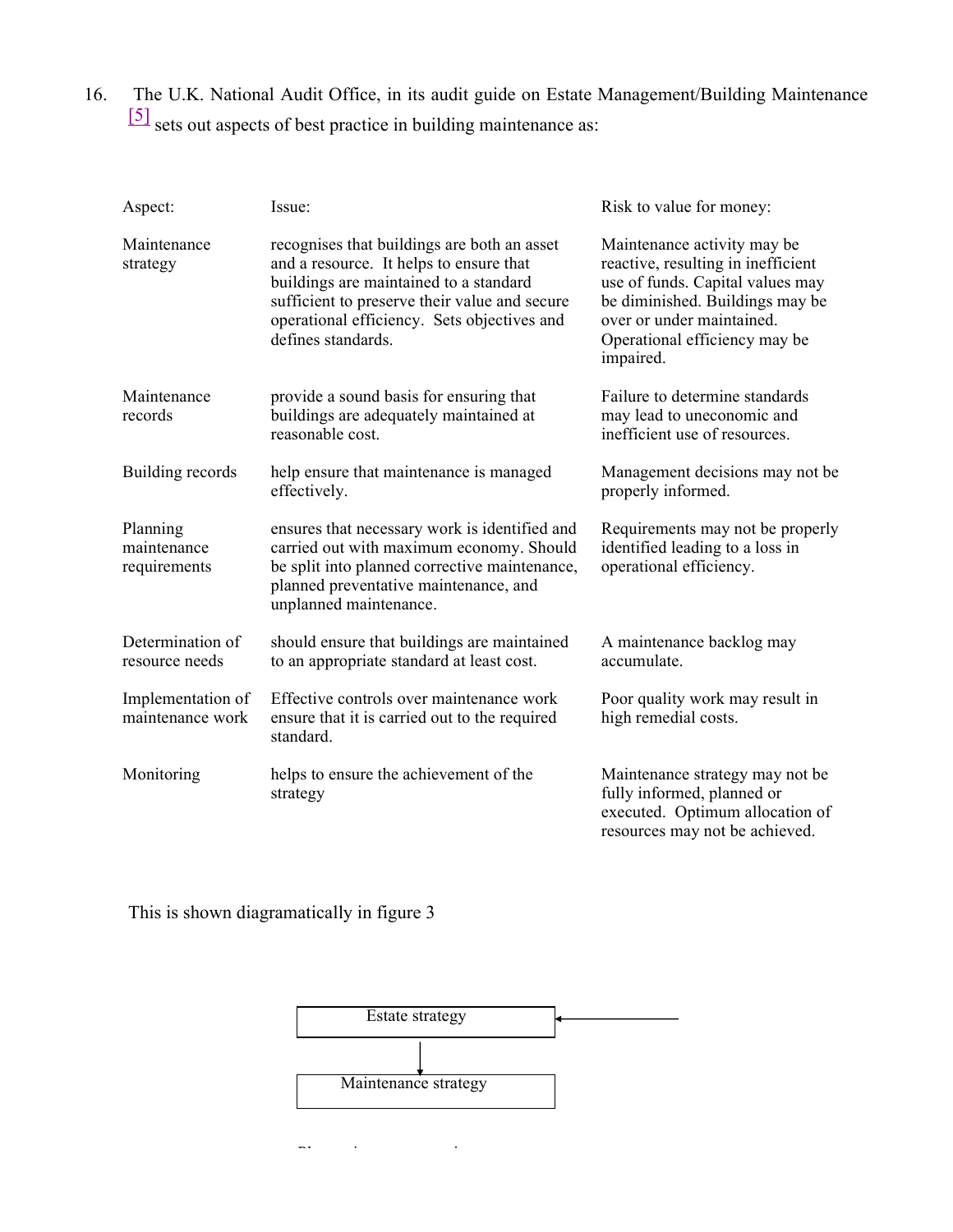

Figure 3

17. Detailed reviews of the arrangements in place for undertaking building maintenance were carried out under the auspices of the relevant departmental Audit Committees in five States departments - Education, Health and Social Services, Housing, Public Services, and Sport Leisure and Recreation - by staff from the Audit and Risk Management Division of the States Treasury. (Individual operational recommendations have been reported directly to these Departments by the Audit Committees in separate reports.) In addition, questionnaires were sent to the remaining property-owning departments in an attempt to establish:-

compliance with corporate policy and the role of Property Services

planning arrangements

financial and other budgeting and control procedures

organisation and staffing levels

performance against best practice.

Analysis of responses is attached at **Appendix A** .

- 18. In addition to the five departmental reviews, we also consulted with Property Services' staff, and the Chief Executive Officer of the Planning and Environment Department who gave much help and advice during the review,. The Commission would like to thank all of the departments and individuals who contributed for their assistance and co-operation.
- 19. The scope of the review excluded specialist areas such as maintenance of grounds, sea walls, sewers, roads, runways, harbours etc..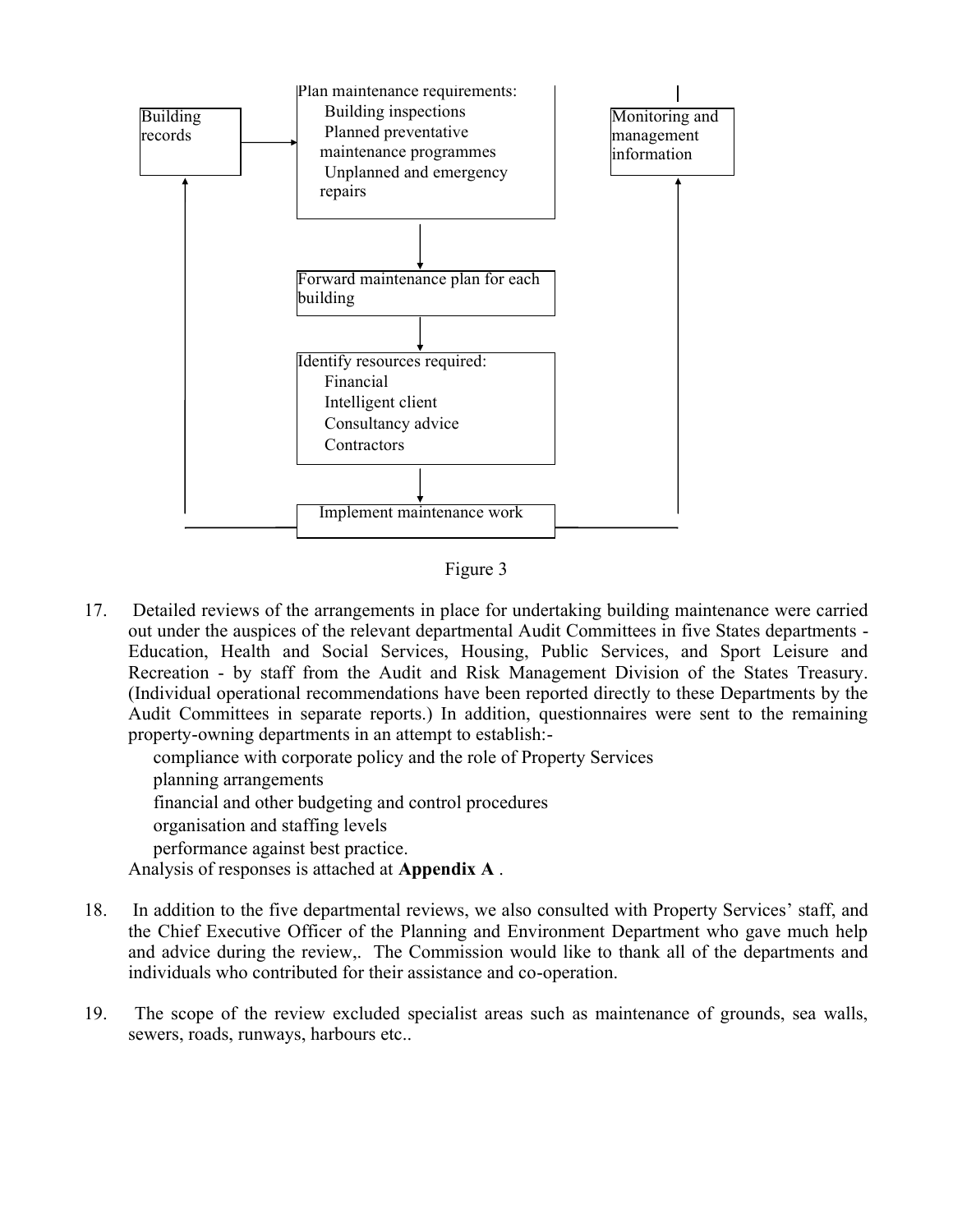# **FINDINGS**

#### **Corporate policy and the role of Property Services Department**

20. The 1991 Report and Proposition set out the role for a Property Services Department with regard to building maintenance as:

"……… would exercise a co-ordinating role and set guidelines. It would not be responsible for the day to day management or maintenance of States' properties, which responsibility would remain with the individual committees of the States………… What would be called for, however, is a process of **consultation** with the Property Management Office on all property transactions and **property maintenance** programmes to ensure that the action taken is not in conflict with the guidelines set………".

21. Detailed responsibilities would include:

 setting guidelines for a planned maintenance programme for each committee with property management responsibilities;

 ensuring that each of the committees concerned has a planned maintenance programme in accordance with those guidelines;

 ensuring that a condition audit is undertaken of individual States' properties as and when required;

 ensuring that the agreed maintenance programme is executed effectively; (Property Services in carrying out its responsibility would look for support from the skills and experience presently available within the Public Services Department; for example, for reports on the proper execution of individual planned maintenance programmes.)

- 22. Individual Committees would remain responsible for implementing all maintenance work in the areas for which they have responsibility in accordance with planned maintenance programmes agreed with Property Services. In carrying out their responsibilities Committees would continue to look to the Public Services Department for technical support, and unnecessary duplication of technical resources would thus be avoided. Property Services would agree with the Public Services Department and individual departments the most effective way of carrying out the planned maintenance programme agreed for each Committee.
- 23. Accordingly, Property Services, consulted with the relevant departments and produced a corporate strategy and policy for the planned maintenance of building stock, along with a set of maintenance standards and guidelines for individual committees which represents best practice.
- 24. The Policy states:-

 Condition based planned maintenance is effective in that it determines the total maintenance that is needed on a building over a ten year period based upon a professional assessment of the actual condition of the various elements, components and services.......

 It (condition based planned maintenance) eliminates the need for Committees to base their maintenance budgets on a % increase on the previous year............. It will also result in the highly desirable situation, that after an initial period of usually one, two, or three years,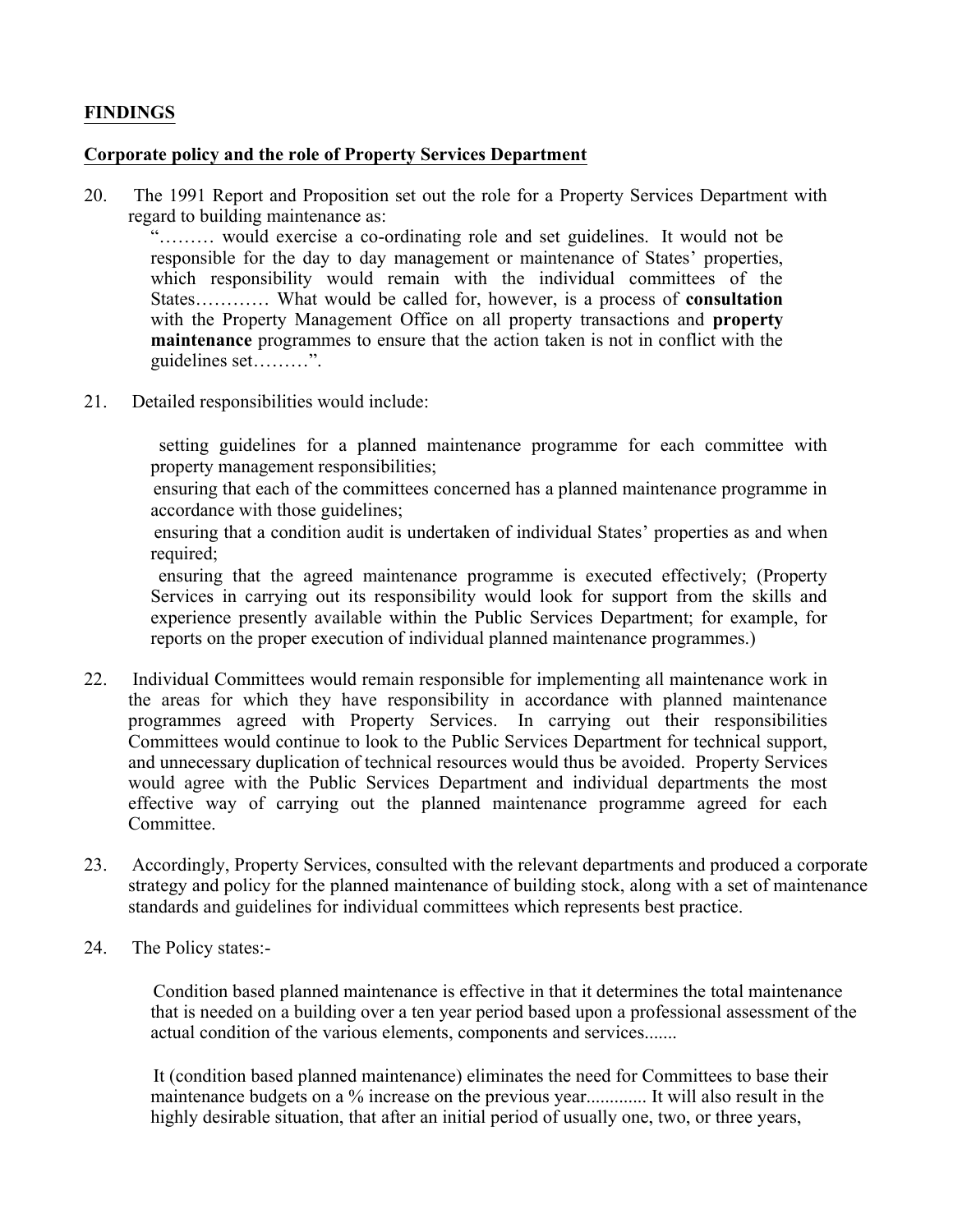Committees will actually be requesting significantly lower maintenance budgets.

 Condition based planned maintenance is also an inherently flexible system and the plan can be adjusted to accommodate unforeseen items of expenditure, though ideally, Committees should exercise long term forward planning as far as possible. Properly administered, condition based maintenance will provide:-

- value for money expended on maintenance.
- protection of the asset value and the resource value of the buildings.
- protection against the breach of statutory obligations."
- 18. Five stages are then set out for the implementation of the policy by departments:-

 Preparation of a maintenance policy document to suit the requirements of the property portfolios (to be agreed with Property Services)

 Condition surveying the properties and preparing ten year maintenance schedules, forming the basis for the maintenance to be carried out.

 Preparation of yearly planned maintenance programmes for each property using the ten year schedule as a basis, to be agreed with Property Services.

 Administration and overseeing of the maintenance work by individual Committees in accordance with the programme and policy document.

Monitoring the success of the maintenance in accordance with the policy document.

18. The Policy also sets out the best practice framework for a Departmental maintenance policy which should be an effective working document and therefore include:-

long-term plans for the building

response times

annual recorded inspections by suitably qualified/experienced people.

- Maintenance surveys carried out every five years by a qualified surveyor
- the use of computer systems to record work schedules

 planned maintenance schedules covering ten years, with work prioritised and agreed with Property Services, including statutory maintenance (lifts, boilers etc.), and maintenance of services

arrangements for emergency maintenance

 contract administration including tendering procedures, approved contractors, contracts monitoring procedures

- 27. The draft strategy, policy, standards and guidelines were issued to departments for comment as part of the consultation process required by the States proposition before presentation to the Planning and Environment Committee for approval. To date, only one Department has responded with comments, therefore the policy document first issued in 1993 remains in draft awaiting approval.
- 28. In 1996, Property Services commissioned condition surveys of 564 States' buildings administered by the committees listed below: Agriculture & Fisheries (40)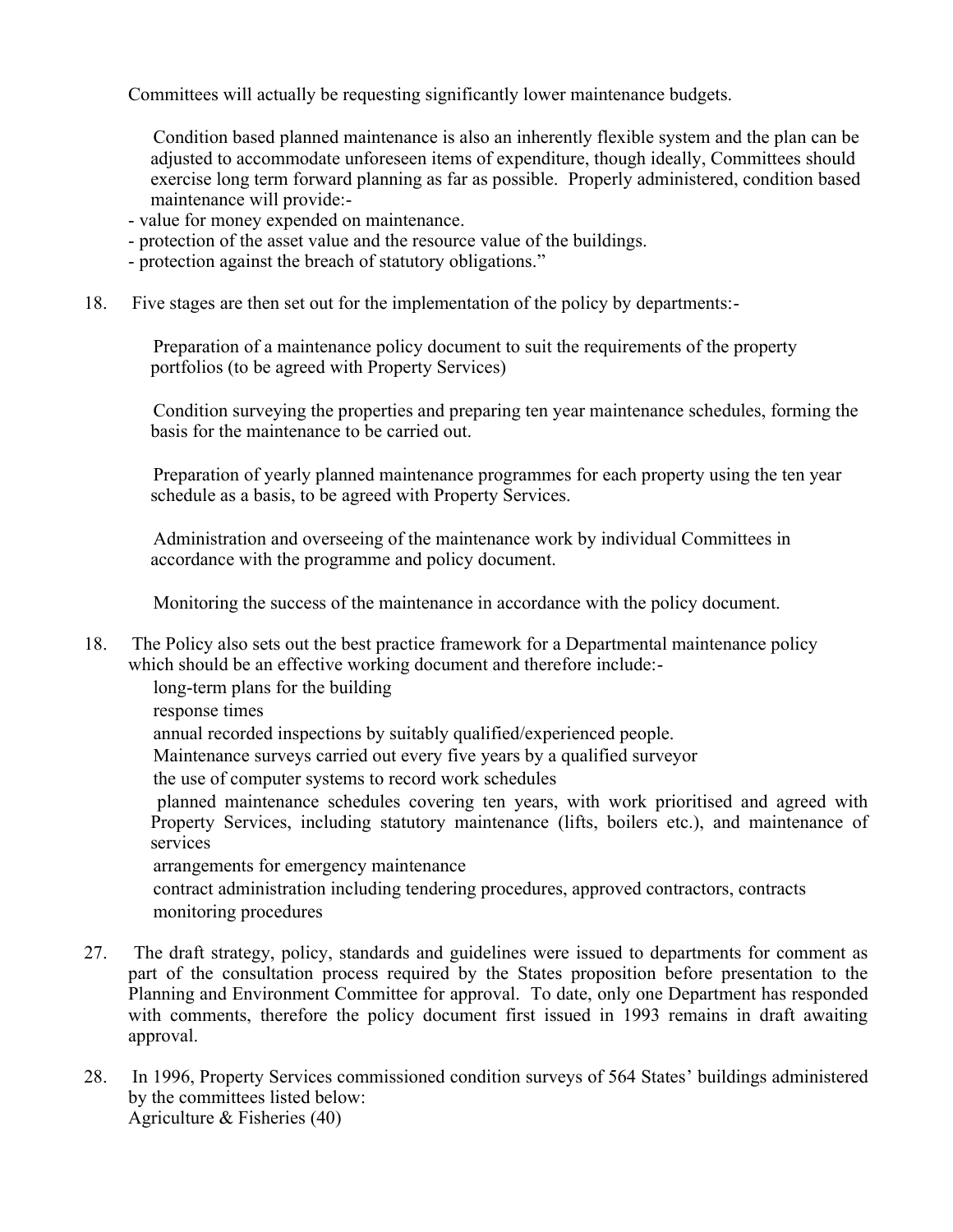Defence (21) Education (123) Airport (15) Harbours (47) Public Services (142) Health & Social Services (132) Sport Leisure and Recreation (44)

- 29. This was carried out in two stages at a total cost of £159,680 (excluding internal staff time which cannot be estimated with any accuracy). In addition, £9,000 was paid for the database programme on which to record the results and produce ten year maintenance programmes for each building surveyed. (*It is worth noting that this would have been considerably cheaper had a mainland surveying practice been used as originally intended - the lowest U.K. tender was £50,808, the highest £98,000 - with local tenders ranging from between £350,000 and £1.9million for a total package of inspections, computer programme, data input, training and preparation of reports. Representation from local practices at political level resulted in the Finance and Economics Committee requesting the Planning and Environment Committee to find a way to undertake the survey using local surveying practices or surveyors. In the circumstances, it was decided that Property Services should manage the survey and develop the necessary computer software "inhouse" using local surveyors from private practice to undertake the survey inspections*.)
- 30. In the opinion of Property Services, the overall findings of the survey showed that a "good proportion" of the stock was in an acceptable condition, but identified consistently poor maintenance of services installations, and failure to comply with good Health and Safety practice. The budgetary forecasts from the surveys also indicated that there was underfunding to a level of approximately £4.5million per annum when compared with actual maintenance budgets allocated. It was felt that this underfunding was mainly in respect of long-term repair and replacements of major building elements such as roof coverings, windows, and services, which at present tend to be dealt with during refurbishment, and are usually funded through the capital programme.
- 31. Our research shows that of the seventeen departments providing information, only five related their maintenance programme to the latest condition survey. It is also worth noting that of the four in-depth reviews carried out and included in the above list of committees, only Public Services use the surveys carried out by Property Services as a basis for their maintenance programme. The reason for not doing so was that insufficient funds were available from departmental budgets (the agreed method of funding building maintenance) to complete the programme recommended by Property Services. It is also the case that maintenance programmes are often affected by the operational requirements of a department (refurbishment/change of use etc.) which may divert scarce funds from planned maintenance.
- **32. The Commission believes that, regardless of any shortfall in funding, the programme should at least be used as a basis for the annual maintenance programme.** It is likely that some of the maintenance set out in the surveys has been carried out, but as the schedules have effectively been ignored it is impossible to assess how much of the work is outstanding. It is also the case that there are number of different computer systems used to administer maintenance in the various departments. The Property Services database was not intended to meet departmental needs for day to day maintenance. Work by Planning and Environment on a corporate, States-wide property management system is still in progress. **It is important that this system is integrated with the new corporate financial system.**
- 33. Responses to the questionnaire also show that of the seventeen departments reviewed: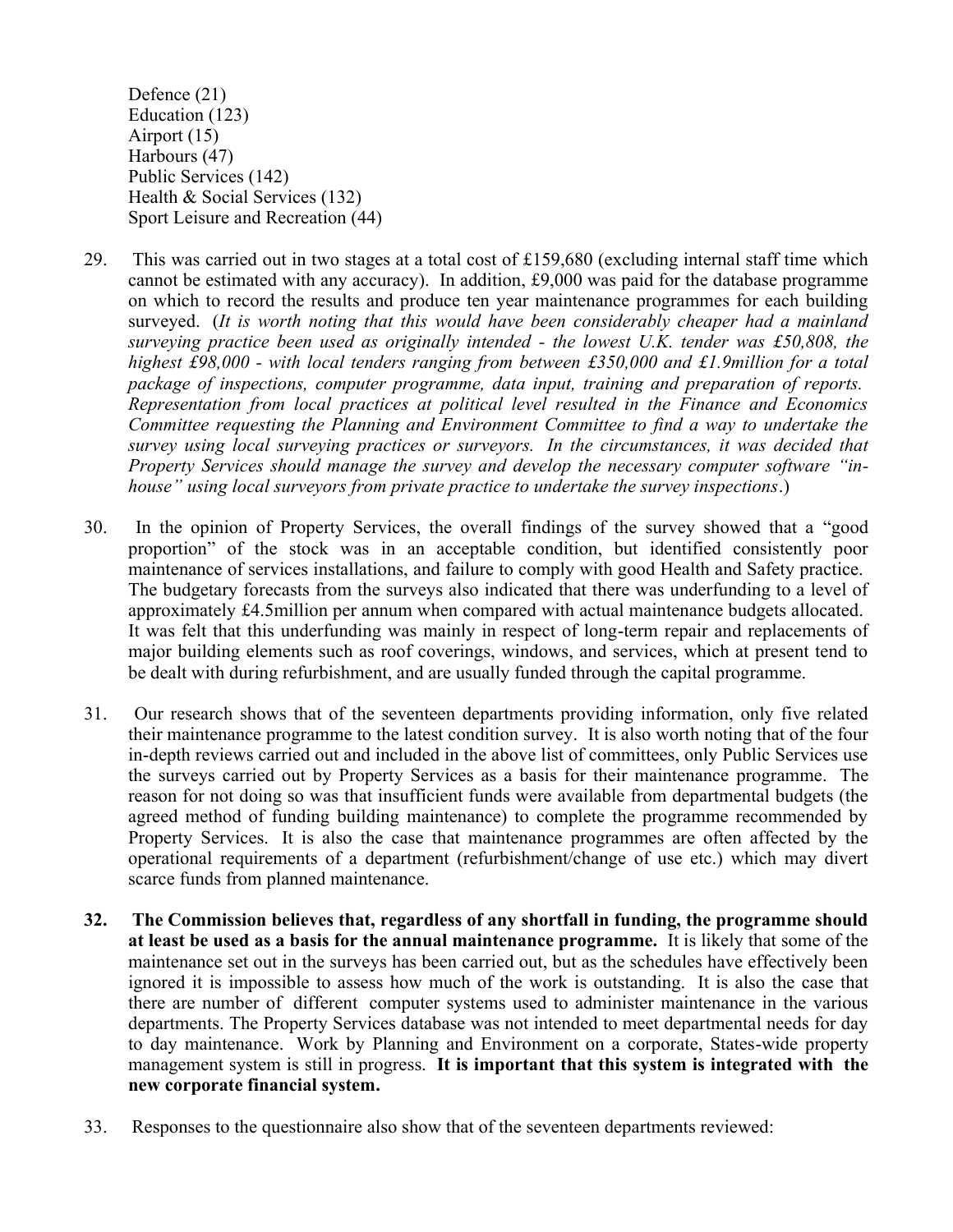7 have a written maintenance policy 11 have a written property schedule recording property details 7 have a written programme of building maintenance, of which 5 relate it to the latest condition survey 1 agrees the maintenance programme with Property Services 4 produce long term plans of 5 to 10 years (or longer) 13 produce an annual plan 6 record progress against the plan 7 adhered to and completed plans 7 did not know the proportion of planned/unplanned maintenance

- 34. The majority of departments draw up their maintenance programme on an annual basis, even though it is acknowledged that longer term planning will save money in the long run. Therefore a high percentage of maintenance is reactive, which in turn diverts funds from the planned maintenance.
- 35. In the Report and Proposition, it was envisaged that Property Services would have one qualified surveyor allocated to property maintenance. Currently, only a proportion of this surveyor's time is spent on property maintenance, which is inadequate for the task. It would be feasible to outsource this work if funding was available.
- 36. It can therefore be concluded that whilst the corporate strategy and policy is in line with best practice, the majority of departments do not comply with it. It can also be concluded that the current framework in which Property Services operates does not provide the authority for it to fulfil the role set out by the States. (This view is echoed in the Planning and Environment service

review, which also highlights a lack of resources in Property Services.)  $\begin{bmatrix} 6 \end{bmatrix}$  A single "landlord" for States property would ensure that approved policies were effectively implemented.

**37. It is therefore recommended that the States re-appraise the current arrangements for the management of States-owned property, and consider the formation of a separate States property agency to be responsible for all aspects of States property management. This would require a full review of the role, responsibilities, authority and reporting lines of Property Services. The agency's responsibilities should include:**

 **the maintenance programme for all States property, which may, where appropriate, be contracted to individual departments to be implemented on a facilities management basis; (e.g. maintenance of Education, H&SS, Housing, Harbours, Airport could be contracted to those departments, with the programme and funding agreed with Property Services). The rest could be contracted to an internal or external facilities management provider(s) whereby Property Services would maintain a monitoring role to ensure that the agreed programme was delivered.**

 **ensuring that the incorporated departments and other bodies administering States' property have a property strategy/policy which reflects best practice to ensure that the States' and public's interests are protected.**

 **long-term building maintenance plans (typically 5 to 10 years in duration) based on professionally carried out surveys should be introduced. Plans would be drawn up by the property services agency in conjunction with Departments. The agency would monitor**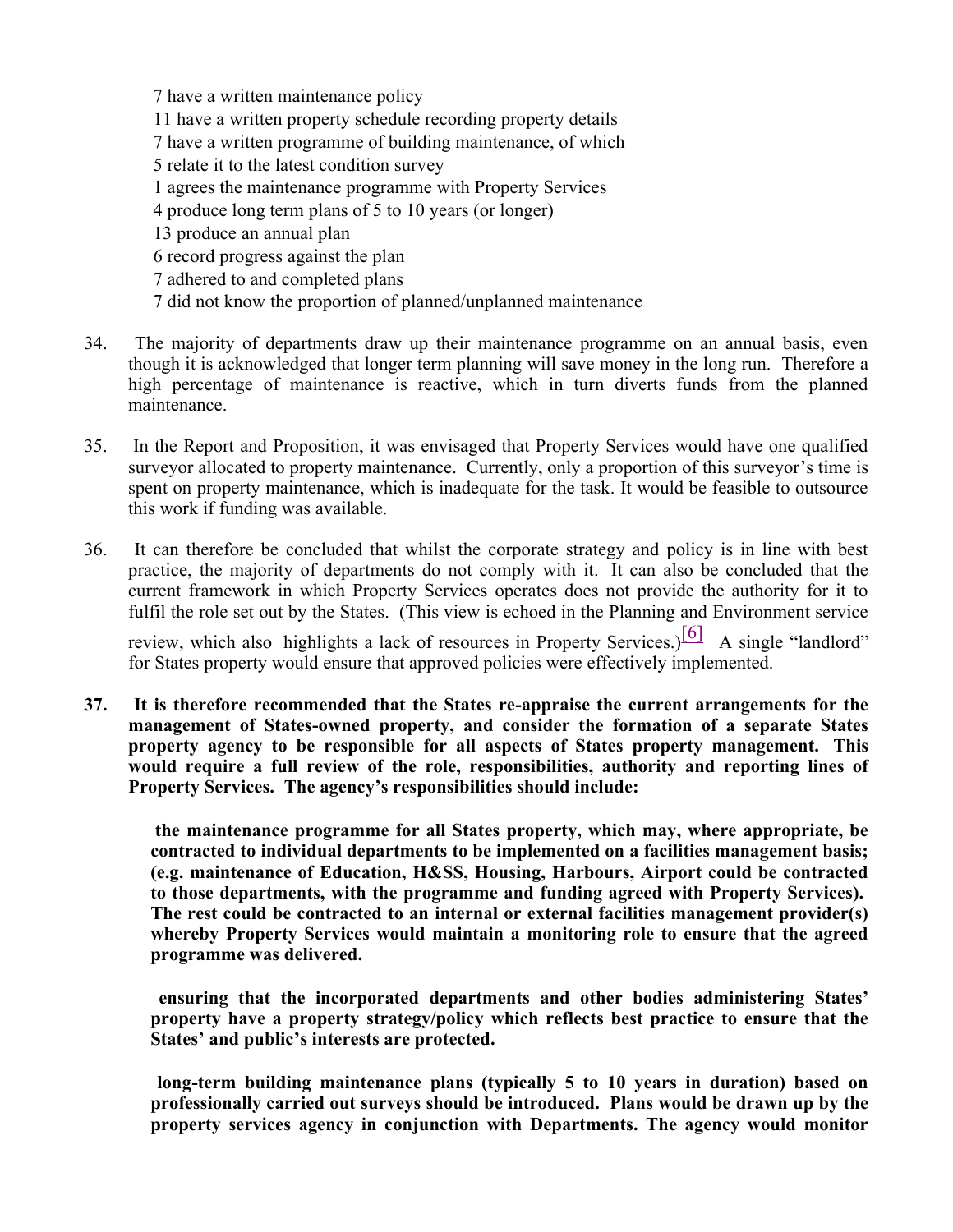## **implementation and be required to agree any changes to the programme.**

#### **Organisation and staffing levels**

- 38. Eighteen States departments are responsible for organising their own building maintenance. In addition, Public Services provide a facilities management service to other departments if required. They also provide advice and guidance on contracting matters.
- 39. All Departments contract out at least some of their maintenance work to the private sector, although the level of contracting out depends on the number of in-house staff available to carry out work and varies from 100% contracted out to "not known". According to departments, a total of 135 staff are involved in building maintenance activities across the States (**Appendix B**), the majority on a part-time basis. In those departments where maintenance work is carried out inhouse (ten) only three record the costs of individual jobs and regularly compare costs with the private sector.
- 40. The analysis shows a number of specific trades are represented across the board in addition to Estates management skills and there may be opportunities for some rationalisation. However, where job analysis and costing is not undertaken, it is difficult to quantify the financial savings which could result. The Commission believes, however, that there is scope for headcount savings through rationalisation. Certainly departments such as Health and Social Services maintain a large workforce who also maintain equipment as part of their duties. This Department justifies an internal workforce on the basis that a lack of prompt attention in certain instances could be life threatening. Whilst this is accepted, and may also be the case in other departments, the appropriate level of such resources cannot be determined without further information on the volumes of work carried out, its urgency, and any alternative provision.
- 41. Where work is contracted out, the are no corporate guidelines or requirements for: tendering the use of standard contracts approved contractors the use of schedules of rates
- 42. We believe that an important role of Property Services should be to:

issue guidelines on tendering limits and procedures for work contracted out;

ensure that standard contracts are used for all States work;

 issue guidelines on the use of schedules of rates (where, in appropriate circumstances, contractors may be awarded on-going maintenance contracts for a fixed period at agreed prices).

 maintain a list of suitable contractors for use on States contracts (this should include ensuring that contractors have the requisite liability insurance, and obtaining feedback on the performance/quality of work);

43. It can therefore be concluded that there is scope for rationalisation, better utilisation of skills, and a reduction in duplication across the various departments currently managing property. There is also scope for improving value for money in some developments by including maintenance staff at the appropriate design stage.

## **44. It is recommended that the States should review the current organisation of resources**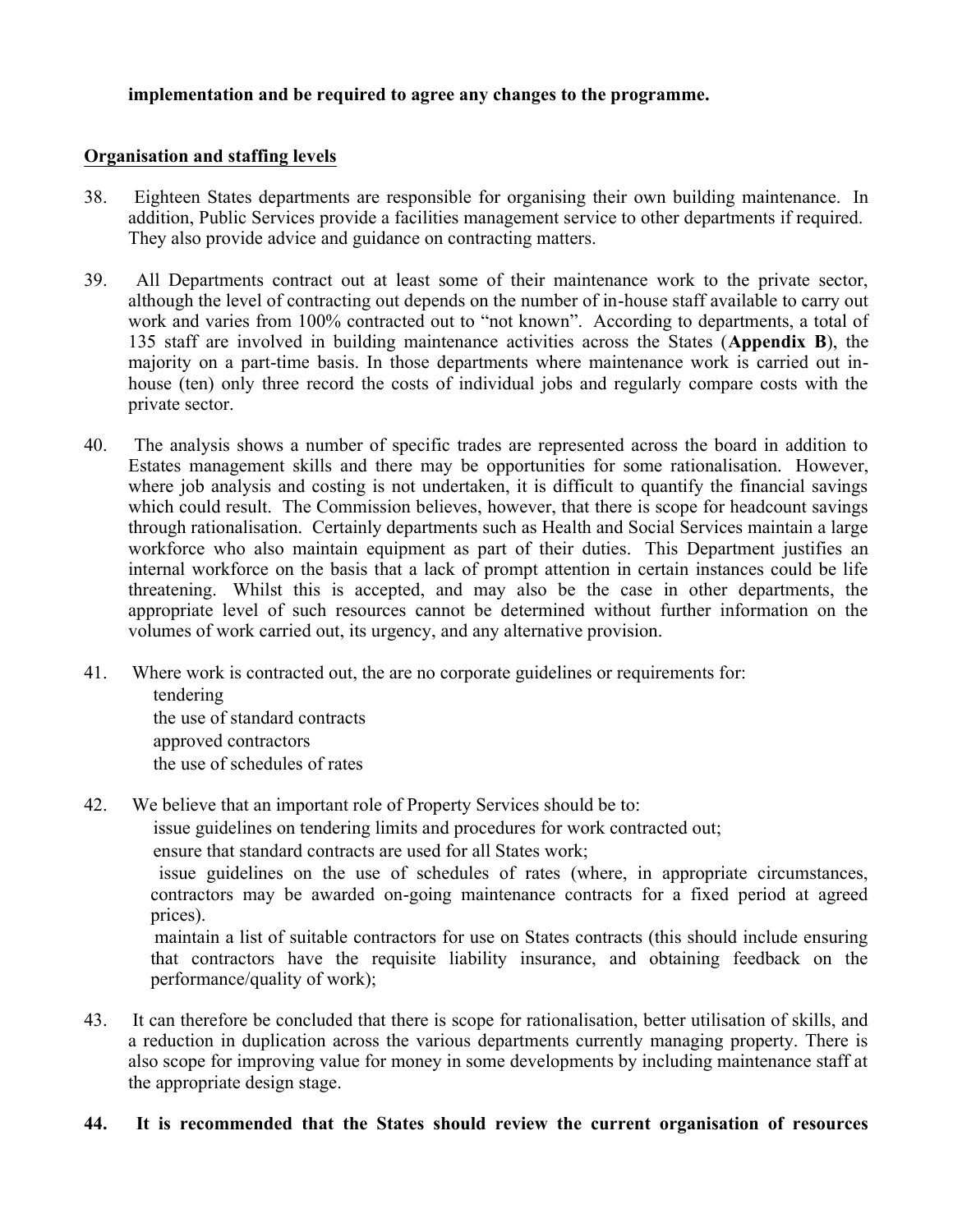**allocated to property management, and consider:**

**the costing of in-house resources with periodic comparison with the private sector;**

 **contracting out work where it is cost effective to do so, thus releasing in-house resources for other duties;**

 **pooling some resources and/or skills by transferring to Property Services, who should also be responsible for issuing corporate guidelines on issues such as contracts, tendering procedures, and maintaining a central list of approved contractors;**

**consolidating resources where practicable to ensure economies of scale;**

**possible economies of scale for large/corporate developments (e.g. Housing);**

 **ensuring that operational maintenance staff are consulted over plans/finishes for proposed new buildings; (contracts for new developments do specify low maintenance materials)**

 **introducing a corporate IS system for property management/maintenance records which addressees the needs of all Departments.**

#### **Funding/expenditure**

45. The 1991 Report and Proposition states that:

existing budgetary arrangements should be continued;

 committees should provide, for each year's budget, an estimate of the expenditure required to execute the planned maintenance programme. The estimate and programme would be agreed with the Property Management Office;

 revenue expenditure on maintenance would be met within the financial target set for each committee;

 committees should only be able to transfer money from the maintenance vote within their budget to other votes with the approval of the Property Management Office;

 regular maintenance audits should be prepared at the request of the Property Management Office, using the resources of the Public Services Department or outside agencies as appropriate.

46. Funding of building maintenance has hitherto been at the discretion of individual departments, particularly in the light of the lack of liaison with Property Services. The chart at figure 1 shows that funding has been fairly constant and expenditure has not kept pace with inflation. Whilst this could indicate greater efficiency in managing budgets, it is more likely that some maintenance work is not being undertaken, which is likely to lead to higher remedial costs in the long term and possibly increased pressure on the capital programme. Responses to the questionnaire show that whilst the majority of maintenance programmes are costed, only seven departments manage to complete their planned programmes. Fourteen departments indicated that the funding was insufficient to carry out all of the maintenance required, and as previously recorded, the surveys carried out by Property Services indicated a shortfall in funding.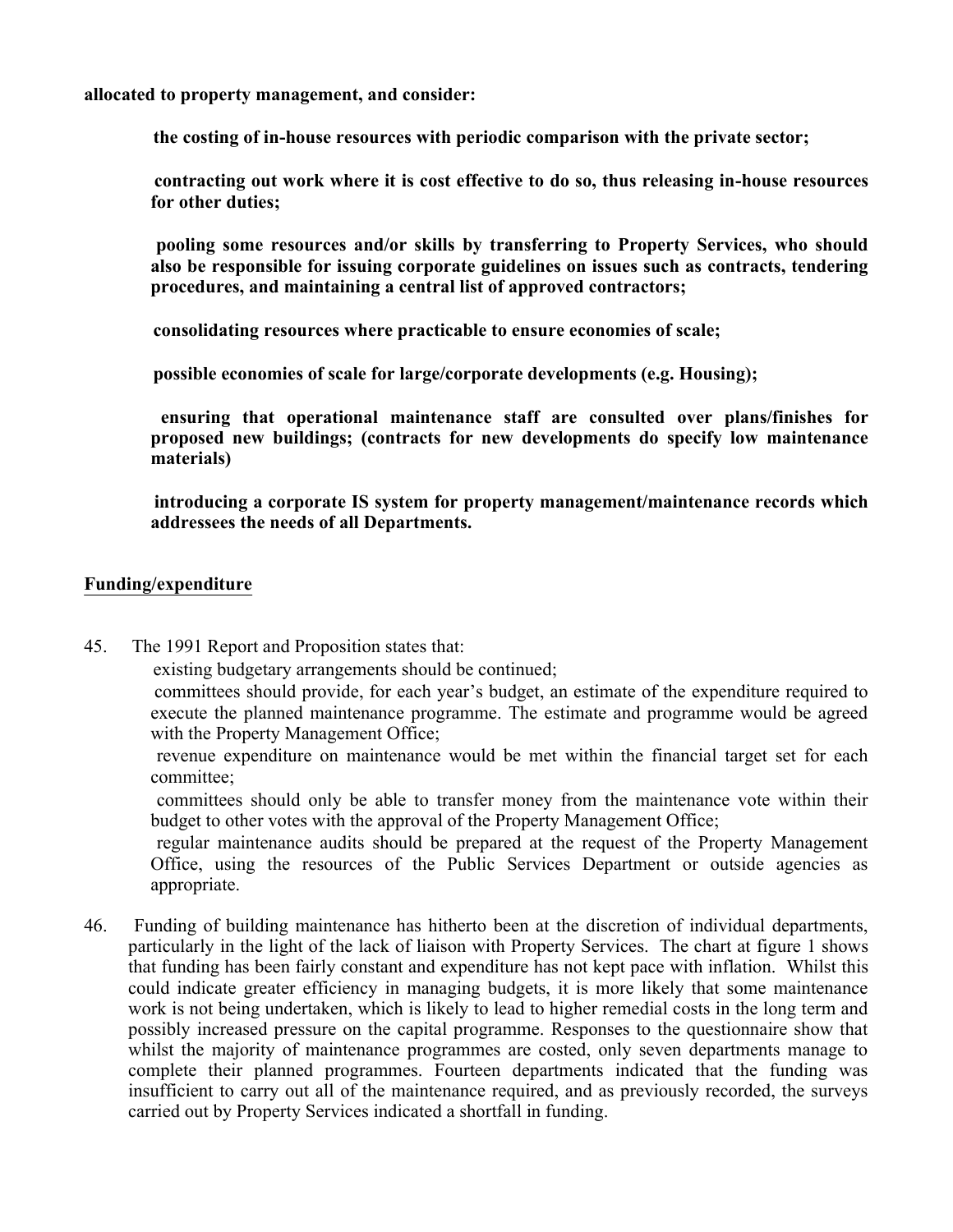- 47. The suggestion was made during the individual reviews that the maintenance budget was a soft target when departmental budgets were cut. It was also suggested that maintenance priorities may change due to other influences affecting departmental operational requirements.
- 48. The on-going revenue implications of capital building schemes are not identified in any detail at the time of the request for funding, therefore no commitment is required to service long term maintenance needs.
- 49. The Commission believes that the principle of whole-life costing should be introduced, whereby the expected lifetime of each scheme, along with the likely maintenance costs, be notified to the States at the time of the request for approval. The on-going maintenance costs would then be recovered through charging Departments an appropriate rental which would be paid into a maintenance reserve. The level of rental would be sufficient to cover agreed maintenance programmes and contingency for unplanned, or emergency maintenance. This arrangement would provide:

 a funded maintenance programme; "ring-fenced" funds, thus not a soft target during budget cuts; incentives to vacate or develop property; information on the full costs/income for properties to inform the property strategy.

50. In an ideal world, commercial accounting would also be used to provide for eventual replacement costs. This would mean:

 the recovery of capital costs, via depreciation, thus providing for replacement; capital funds are available when required;

 equity - all departments would pay for the property they occupy, thus there is an incentive to use property resources efficiently and effectively.

- 42. Currently, the cost of property to departments is variable across the organisation. For example, some departments pay nothing in terms of rental/property cost other than through the maintenance/improvements budgets; other departments pay a rental to Public Services (Cyril Le Marquand House, States' Building), although this rental is not set at a commercial level and increases are limited to 2.5% per annum; other departments, who rent from the private sector, pay full commercial rents. This leads to inequity in the cost base between departments. It also means that there is little incentive for those departments who pay nothing to relinquish or develop any property inappropriate to their needs. It is also the case that the majority of rentals do not reflect either the opportunity cost of the building, or the maintenance costs (the exception being some recent Housing Department schemes).
- 43. Departments have not been required to finance their own capital assets (once funds have been granted from the capital fund, the only requirement placed on a department is to deliver the project within budget). Bookkeeping entries are made in the States' annual accounts to represent repayments and interest on the voted capital sums, but no-one is held accountable for these. This is likely to encourage departments to apply for refurbishment/replacement funds from the capital programme as an alternative to funding long term maintenance from revenue cash limits, thus placing further pressure on the capital fund.
- 44. It is worth noting that in the U.K. public sector, in particular central government, the introduction of full commercial accounting ensures that the full costs of property is included in the costs of services. This is essential to the outcome of any benchmarking exercises carried out between Jersey and the U.K. as property costs will not be reflected in the cost of Jersey's services (except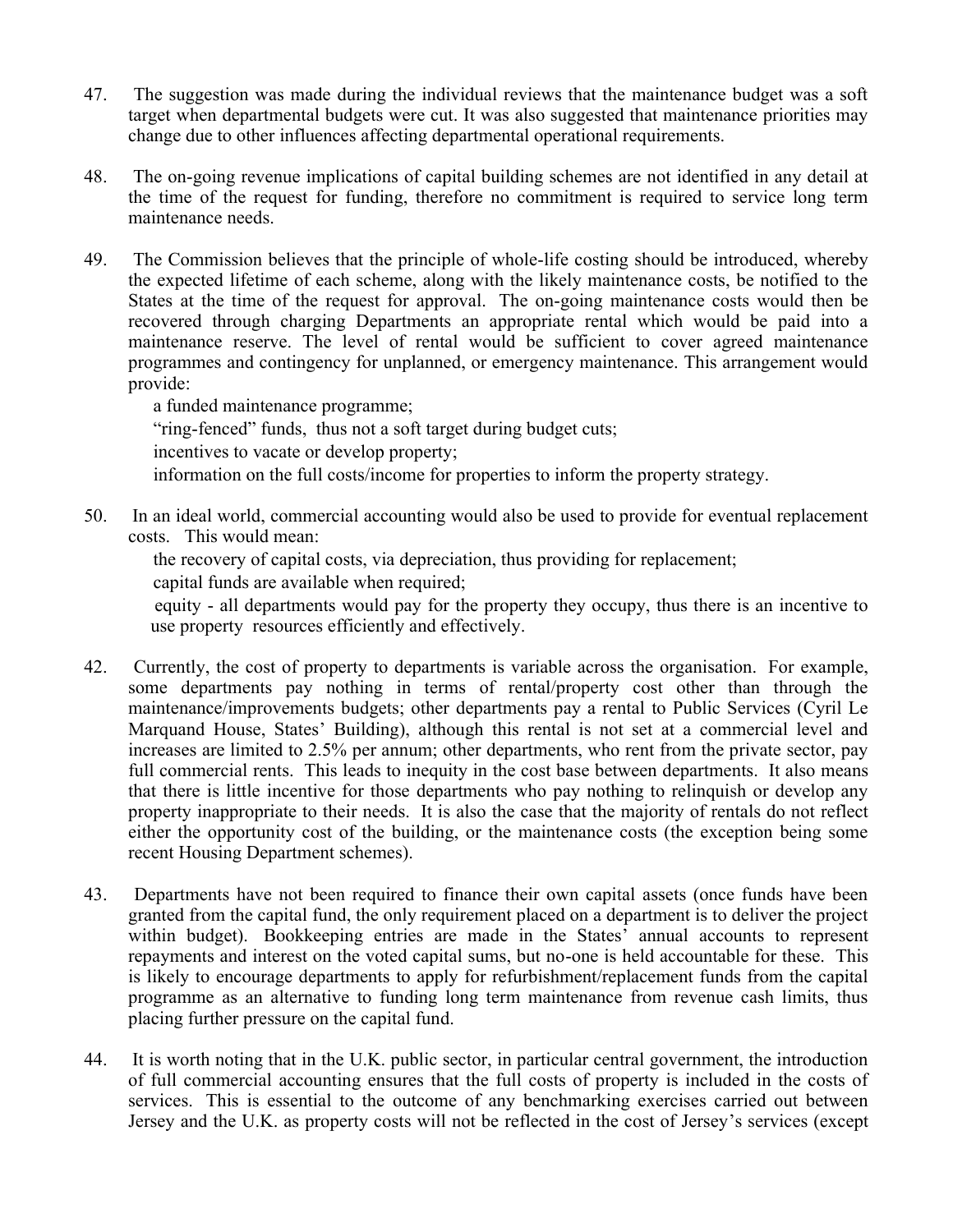- in those departments occupying private sector property). The Commission has been advised that consistent efforts have been made on behalf of Planning and Environment to draw the attention of the Treasury to the shortcomings of the current funding mechanism, which are unlikely to be addressed until the introduction of resource accounting and budgeting.
- 54. The lack of funding has been used as a reason for not introducing long term maintenance programmes and, if the situation is to improve, a method of funding maintenance outside departmental cash limits needs to be found. It is difficult to assess whether the current expenditure of an estimated £13.5million per annum represents good value for money, although the surveys carried out by Property Services in 1996 on a limited number of properties suggest that on the whole, States' property is in reasonable condition, which, considering the suggested shortfall in funding of £4.5million, is reassuring. This may be due to a number of refurbishment projects being funded from the capital programme, therefore the actual costs of maintenance are certainly higher than the revenue expenditure figure suggests and a re-assessment of the framework could save significant sums of money.
- **55. It is therefore recommended that the issue of the funding of building maintenance be reassessed and consideration given to:**

 **funding maintenance programmes through a "rental", or charge, applied to all properties, set at a level (in the short term) to cover the agreed maintenance programme. These funds should be ring-fenced. In the longer term, it is recommended that full commercial/resource accounting should be introduced which would:**

**recover capital costs (via depreciation)**

**recover maintenance costs (via notional rentals paid into a maintenance reserve)**

**identify on-going costs at the inception of a project**

**ensure that capital expenditure/funds are available for existing developments;**

 **ensure equity whereby all departments would pay for the property they occupy, thus creating an incentive to use property resources efficiently and effectively**

**"ring-fence" funds**

 **provide information on the full costs/income for properties thus informing the property strategy**

**This is likely to require another survey of property (to bring the programmes up to date) which, based on previous costs, is likely to cost at least £150,000, depending on whether local or U.K. surveyors are used. Also, bearing in mind the previous estimated shortfall of £4.5million, decisions need to be made on whether any extra funding is a) required and b) is to be funded from current Departmental budgets.**

 **the whole-life costing of capital building projects at the time of approval which identifies: the expected life of the scheme**

**the ongoing revenue implications of the scheme**

**significant funding points within the life of the scheme**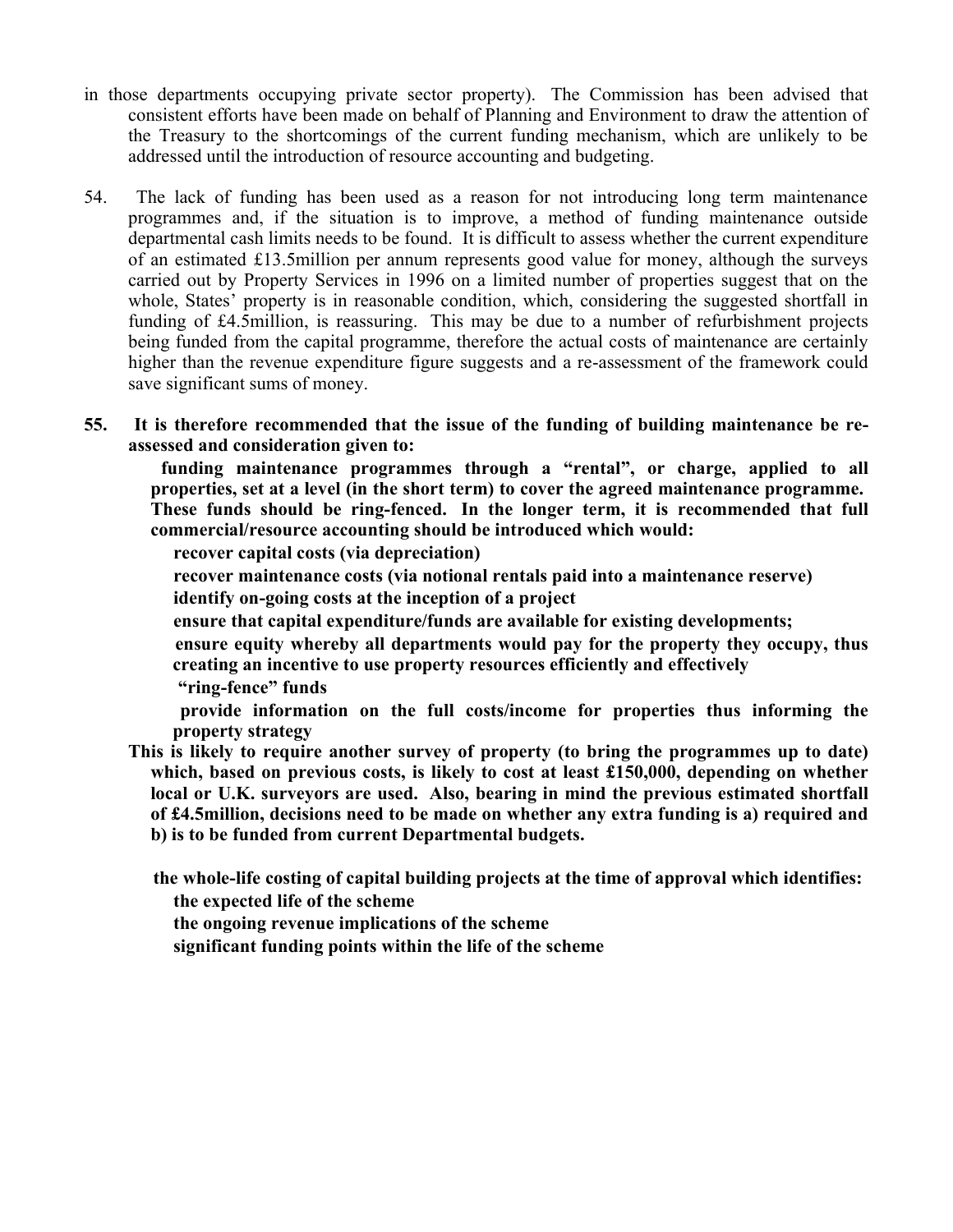# **CONCLUSION**

- 56. The States has a responsibility to ensure that the assets in its stewardship are properly cared for. The current arrangements, whereby eighteen different Departments manage their own building maintenance with little regard to the agency set up by the States to oversee such arrangements, does not result in good efficiency and effectiveness. Nor does the lack of corporate co-ordination and guidance on issues such as contracts, tendering, and approval of contractors. In the future there should be single accountable "landlord" overseeing States property, including maintenance.
- 57. The establishment of Property Services with the remit to establish and monitor a programme of building maintenance has clearly not worked within the framework set out for it. Property Services has no authority to require Departments to spend money on maintenance and has therefore not undertaken this role. Under current States procedures, there is no performance review mechanism which would monitor the effectiveness of States decisions and highlight such failures.
- 58. Whilst it is acknowledged that Departments' operational requirements may outgrow particular buildings, there is no realistic assessment of the lifetime of a building, nor any commitment by the States to the ongoing costs of capital developments. Nor does it adequately consider or provide financially for the replacement or major refurbishment of its buildings. The Commission believes that it is unacceptable that the States approves capital schemes without full knowledge of the impact on revenue expenditure in the longer term.
- 59. A significant number of staff are involved in maintenance throughout the organisation. There is scope for rationalisation and a reduction in duplication across the various departments currently managing property by making better use of existing staff. There is also scope for improving value for money in some developments by including maintenance staff at the design stage, and ensuring that any economies of scale are exploited.
- 60. A lack of funding has been used as a reason for not introducing long term maintenance programmes and, if the situation is to improve, a method of funding maintenance outside departmental control needs to be found. It is difficult to assess whether the current expenditure of £13.5million per annum represents good value for money, although the surveys carried out by Property Services in 1996 on a limited number of properties suggest that on the whole, States' property is in reasonable condition, which, considering the suggested shortfall in funding of £4.5million, is reassuring. This is, however, undoubtedly due to a number of refurbishment projects being funded from the capital programme, therefore the actual costs of maintenance are certainly higher than the revenue expenditure figures suggest and a re-assessment of the framework could save significant sums of money.
- $\overline{61}$ . The current funding mechanism is not robust. Maintenance programmes are funded by individual departments through cash limits which means that non-core functions, such as building maintenance, are vulnerable in times of budgetary restraint, resulting in increased costs in the longer term. Underfunding also encourages Departments to seek other methods of funding, such as through the capital fund, which is effectively free. The introduction of new financial systems and the move towards commercial accounting provides a good opportunity to get funding right.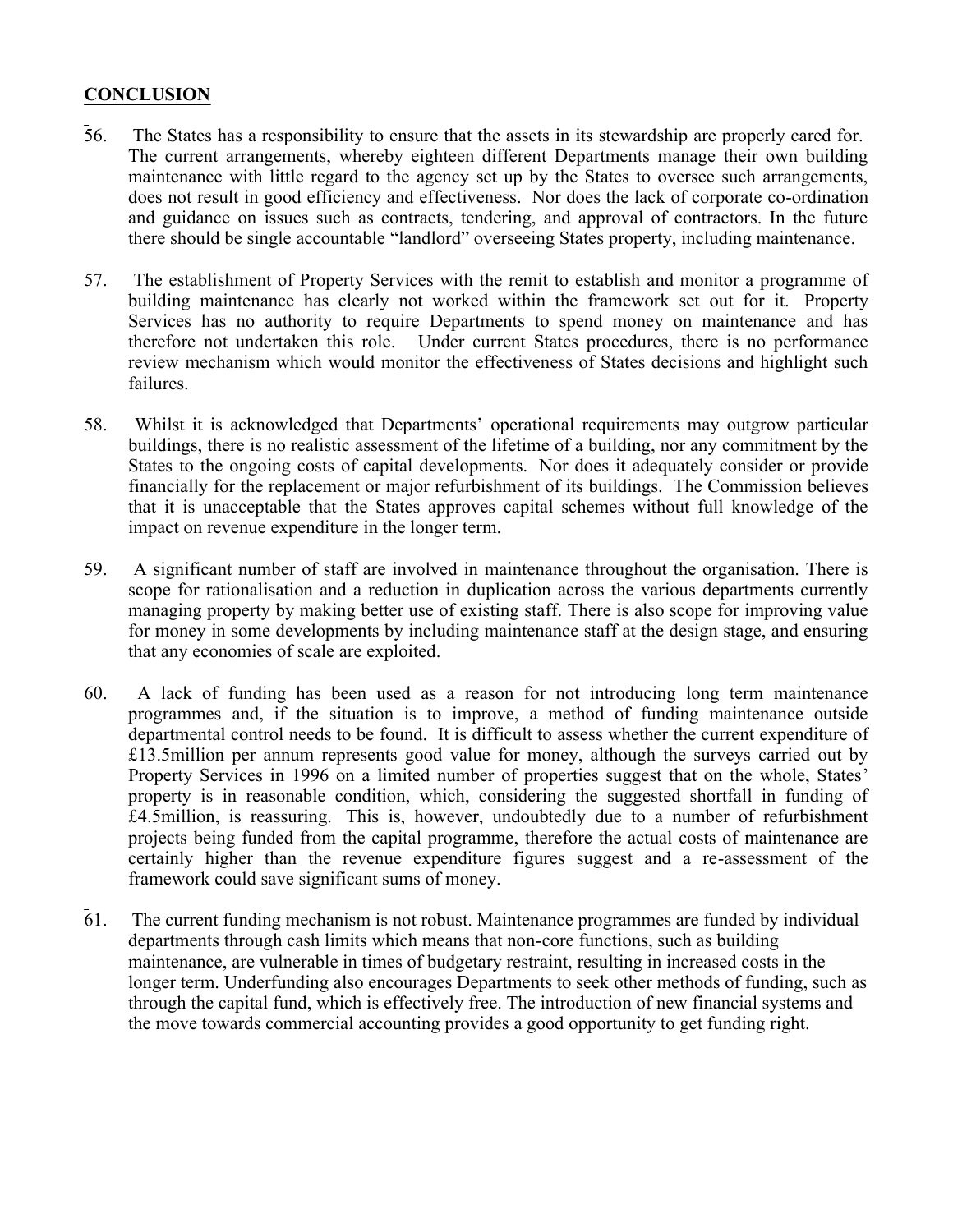# FOR THE STATES AUDIT COMMISSION

# T. Dunningham

D.M. Bralsford

Mrs P. Carter

P.J.C. Fergusson

Advocate D. Lang

W.S. Morvan

Deputy P. Ozouf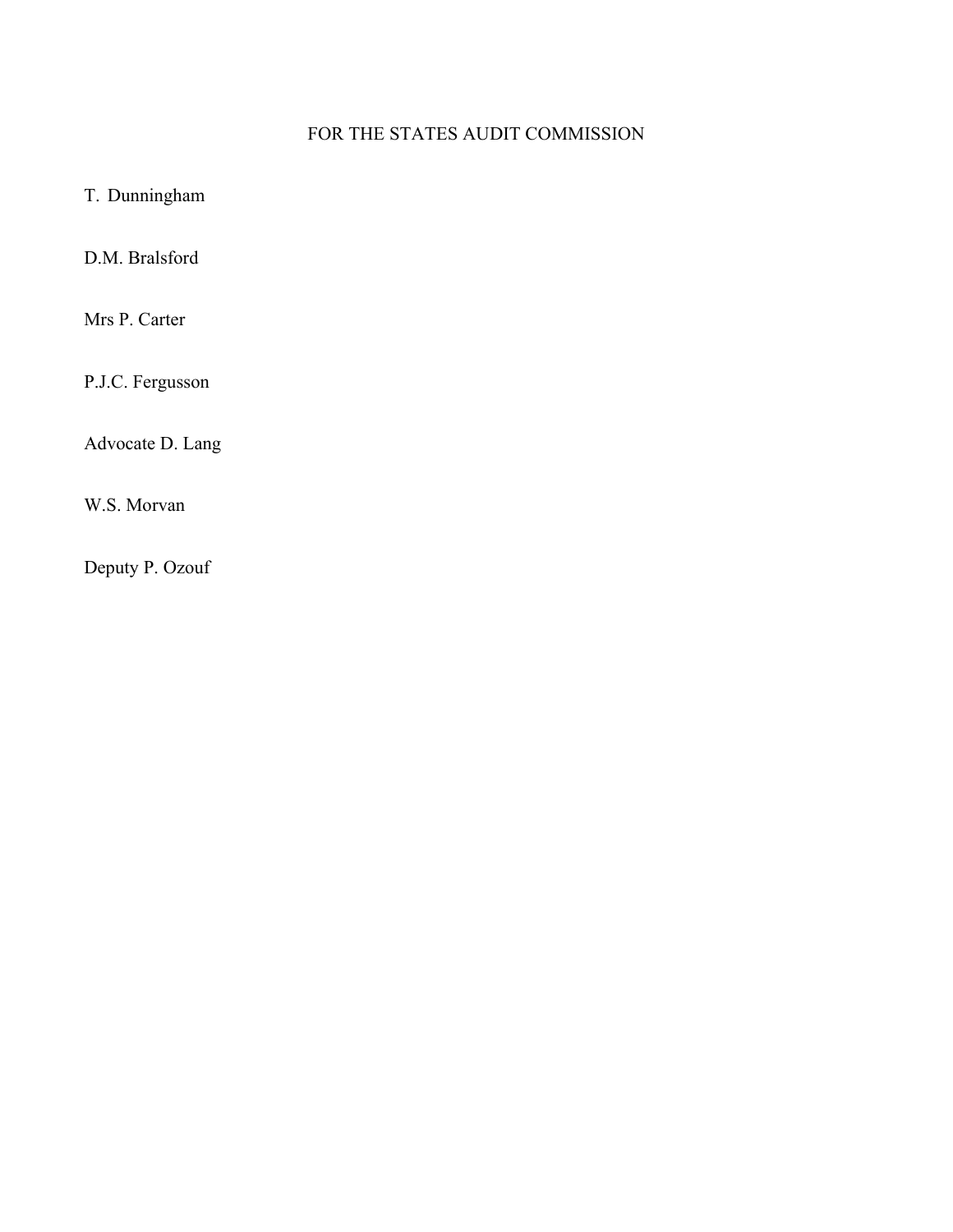#### **STATES AUDIT COMMISSION - BUILDING MAINTENANCE QUESTIONNAIRE**

Number of Departments surveyed -18. Number of responses - 17. (Only those Departments known to administer their own property were included)

|                                                                                    | <b>Responses</b>                                                                               |
|------------------------------------------------------------------------------------|------------------------------------------------------------------------------------------------|
| Does your Department manage its own<br>property maintenance?                       | $Yes - 16$<br>$Yes/No - 1$                                                                     |
| Does your Department maintain a written<br>property schedule?                      | $Yes - 11$<br>$No - 6$                                                                         |
| Does your Department have a written<br>building maintenance policy?                | $Yes - 7$<br>$No - 10$                                                                         |
| When was the last condition survey of your<br>Department's property carried out?   | 1996/1998 - 9<br>1998/1999 - 4<br>not known -<br>constantly -<br>1<br>from<br>time to time - 1 |
| Does your Department have a written<br>programme of building maintenance?          | $No - 6$<br>$Yes - 5$<br>$Yes/No - 2$                                                          |
| Is it related to the findings from the latest<br>condition survey?**               | $Yes - 3$<br>$Yes/No - 2$<br>$No - 8$                                                          |
| If YES, is the programme agreed with the<br><b>Property Services Department?**</b> | $Yes - 1$ No - 13                                                                              |
| What period of time does the plan cover?**                                         | 1 year or less -<br>1 to 5<br>$\overline{\mathbf{c}}$<br>years -<br>5 <sub>to</sub><br>7       |
|                                                                                    | 10 years -<br>3<br>more<br>than 10 years - 1                                                   |
| Is the plan costed and budgeted for?**                                             | $Yes - 12$<br>$No - 1$                                                                         |
| Is the budget adequate to complete all the<br>maintenance required?                | $No - 14$<br>$Yes - 3$                                                                         |
| Is performance against the plan monitored<br>and recorded?                         | $Yes - 6$<br>$No - 9$                                                                          |
| Are plans generally adhered to and<br>completed?                                   | $Yes - 7$<br>$No - 6$<br>$Yes/No - 1$                                                          |
| What is the current value of your<br>Department's property portfolio?              | See table on property values                                                                   |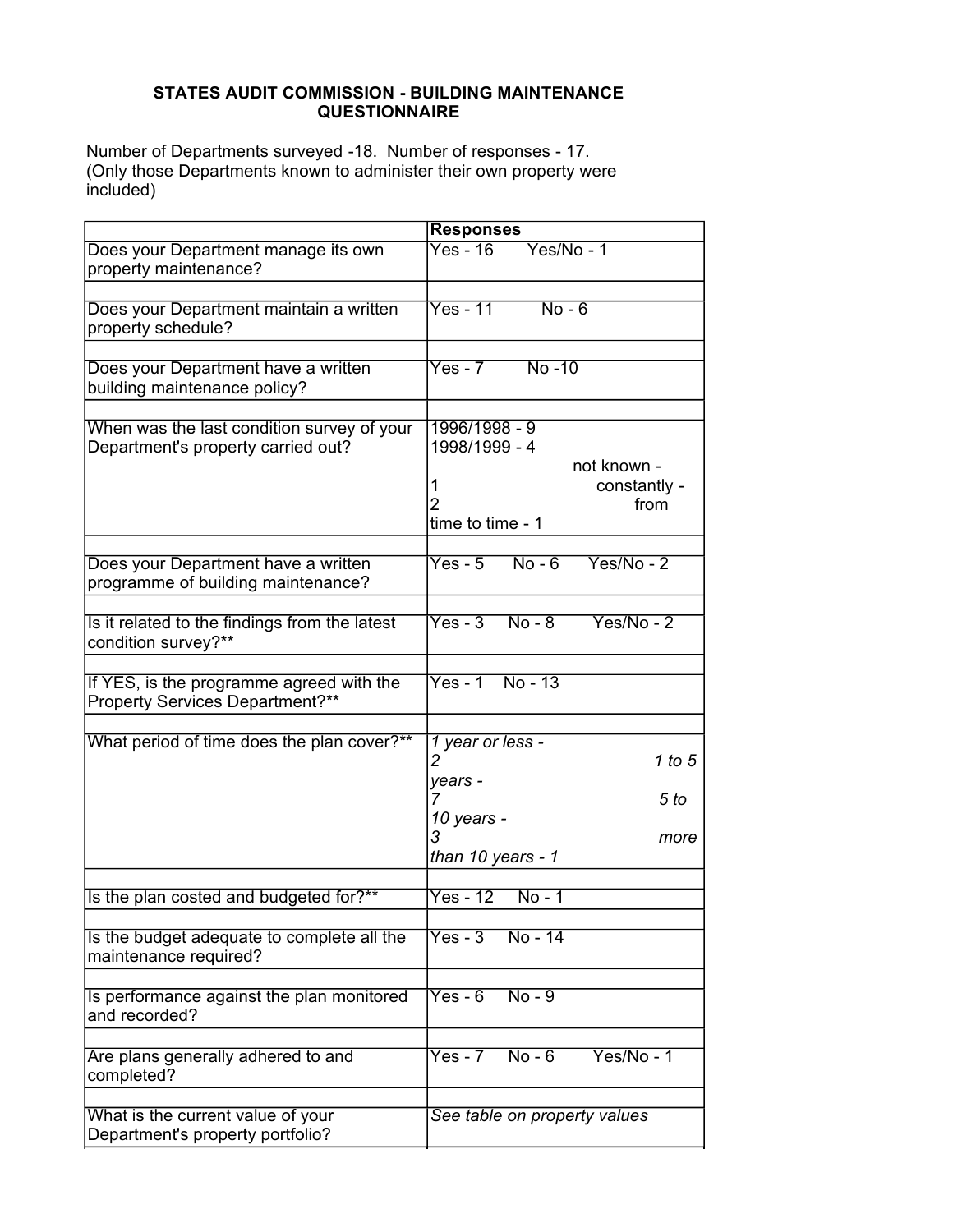| How much did your Department spend on<br>building maintenance from 1996 to 1999? | See chart on expenditure |        |
|----------------------------------------------------------------------------------|--------------------------|--------|
|                                                                                  |                          |        |
| What percentage of the Revenue                                                   | % Planned                |        |
| expenditure was on planned maintenance                                           | Maintenance<br>- 2       | Nil    |
|                                                                                  | 20% to 60% -             |        |
|                                                                                  | 2                        | 60% to |
|                                                                                  | $70\% - 2$               |        |
|                                                                                  | 70% to 80% - 4           |        |
|                                                                                  | $> 80\%$ -               |        |
|                                                                                  | 0                        |        |
|                                                                                  | Don't Know - 7           |        |
|                                                                                  |                          |        |
| How many staff are engaged in duties                                             | See appendix B on staff  |        |
| related to building maintenance?                                                 |                          |        |
|                                                                                  |                          |        |
| What proportion of building maintenance                                          | $10\%$ to $30\%$ - 2     |        |
| work is contracted out?                                                          | 60% to 70% - 2           |        |
|                                                                                  | 90% to 100%-             |        |
|                                                                                  | 3                        |        |
|                                                                                  | $100\% - 7$              |        |
|                                                                                  |                          |        |
|                                                                                  | Don't Know - 3           |        |
|                                                                                  |                          |        |
| If you have internal staff engaged on                                            | $Yes - 3 No - 9$         |        |
| building maintenance, do you record the full                                     |                          |        |
| costs of each job?                                                               |                          |        |
|                                                                                  |                          |        |
| If yes, do you periodically compare costs                                        | $Yes - 2 No - 5$         |        |
| with the private sector?                                                         |                          |        |
|                                                                                  | $Yes - 13$<br>$No - 3$   |        |
| Does your Department have a formal                                               |                          |        |
| tendering procedure?                                                             |                          |        |
|                                                                                  | $Yes - 10 No - 7$        |        |
| Does your Department have a list of<br>approved contractors?                     |                          |        |

\*\* Departments answered these questions although they did not have a written maintenance programme.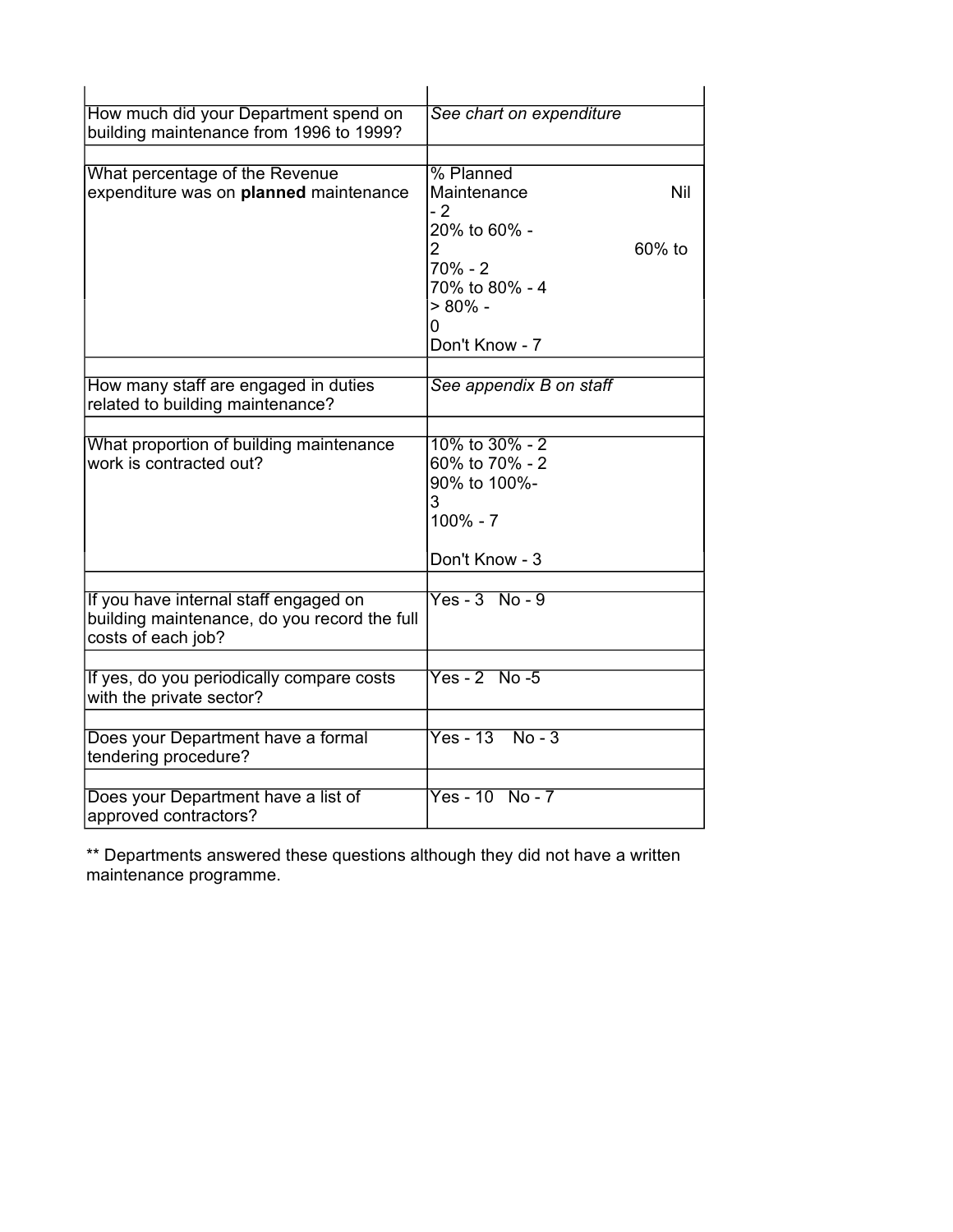# **Analysis of Staff Engaged in Building Maintenance Activity**

| <b>Department</b>                   |                 | No of staff Type of staff                      | estimated%<br>time |
|-------------------------------------|-----------------|------------------------------------------------|--------------------|
|                                     |                 |                                                | involved           |
| <b>Health &amp; Social Services</b> | 68              | 1 director of estates                          | 10%                |
|                                     |                 | 2 engineers/managers                           | 50%                |
|                                     |                 | 2 electrical and mechanical                    | 50%                |
|                                     |                 | supervisors                                    |                    |
|                                     |                 | 1 buildings supervisor                         | 80%                |
|                                     |                 | 6 carpenters                                   | 90%                |
|                                     |                 | 7 painters                                     | 95%                |
|                                     |                 | 2 building technician                          | 100%               |
|                                     |                 | 15 electricians                                | 20%                |
|                                     |                 | 15 fitters                                     | 60%                |
|                                     |                 | 2 electrical mates                             | 50%                |
|                                     |                 | 2 fitters mates                                | 50%                |
|                                     |                 | 4 plant attendants                             | 5%                 |
|                                     |                 | 9 labourers                                    | 5%                 |
| Sport Leisure & Recreation          | $\overline{11}$ | 1 Technical Services Manager                   | 80%                |
|                                     |                 | 1 Operations Manager                           | 10%                |
|                                     |                 | 3 chargehands                                  | 70%                |
|                                     |                 | 6 technicians                                  | 100%               |
| <b>Public Services:</b>             |                 |                                                |                    |
| <b>Municipal Services</b>           | $\overline{7}$  | 1 municipal maintenance manager                | 80%                |
|                                     |                 | 1 assistant manager - building                 | 100%               |
|                                     |                 | services                                       |                    |
|                                     |                 | 2 carpenters                                   | 100%               |
|                                     |                 | 3 painters                                     | 100%               |
| Bellozanne                          | 6               | 1 manager                                      | 30%                |
|                                     |                 | technicians                                    | 30%                |
|                                     |                 | labourers                                      | 30%                |
| Housing                             | 7               | 1 maintenance manager                          | 100%               |
|                                     |                 | 4 maintenance officers                         | 100%               |
|                                     |                 | 1 customer services officer                    | 100%               |
|                                     |                 | 1 secretary                                    | 100%               |
| Airport                             | $\overline{5}$  | 1 mechanical services technician               | 70%                |
|                                     |                 | 2 building maintenance technicians             | 90%                |
|                                     |                 | 1 painter                                      | 90%                |
|                                     |                 | 1 civil servant                                | 50%                |
| Police                              | $\overline{2}$  |                                                | 70%                |
|                                     |                 | 1 facilities manager<br>1 facilities assistant | 5%                 |
|                                     | $\overline{3}$  |                                                | 5%                 |
| Fire                                |                 | 1 health and safety officer                    | 25%                |
|                                     |                 | 1 administration manager                       | 50%                |
|                                     |                 | 1 operational support technician               |                    |
| Education                           | $\overline{4}$  | 1 estates manager                              | 50%                |
|                                     |                 | 1 administrator                                | 75%                |
|                                     |                 | 1 maintenance manager                          | 90%                |
|                                     |                 | 1 maintenance officer                          | 90%                |
| Tourism                             | 1               | 1 chief hotel inspector/planning               | 30%                |
|                                     |                 | officer                                        |                    |
|                                     |                 |                                                |                    |